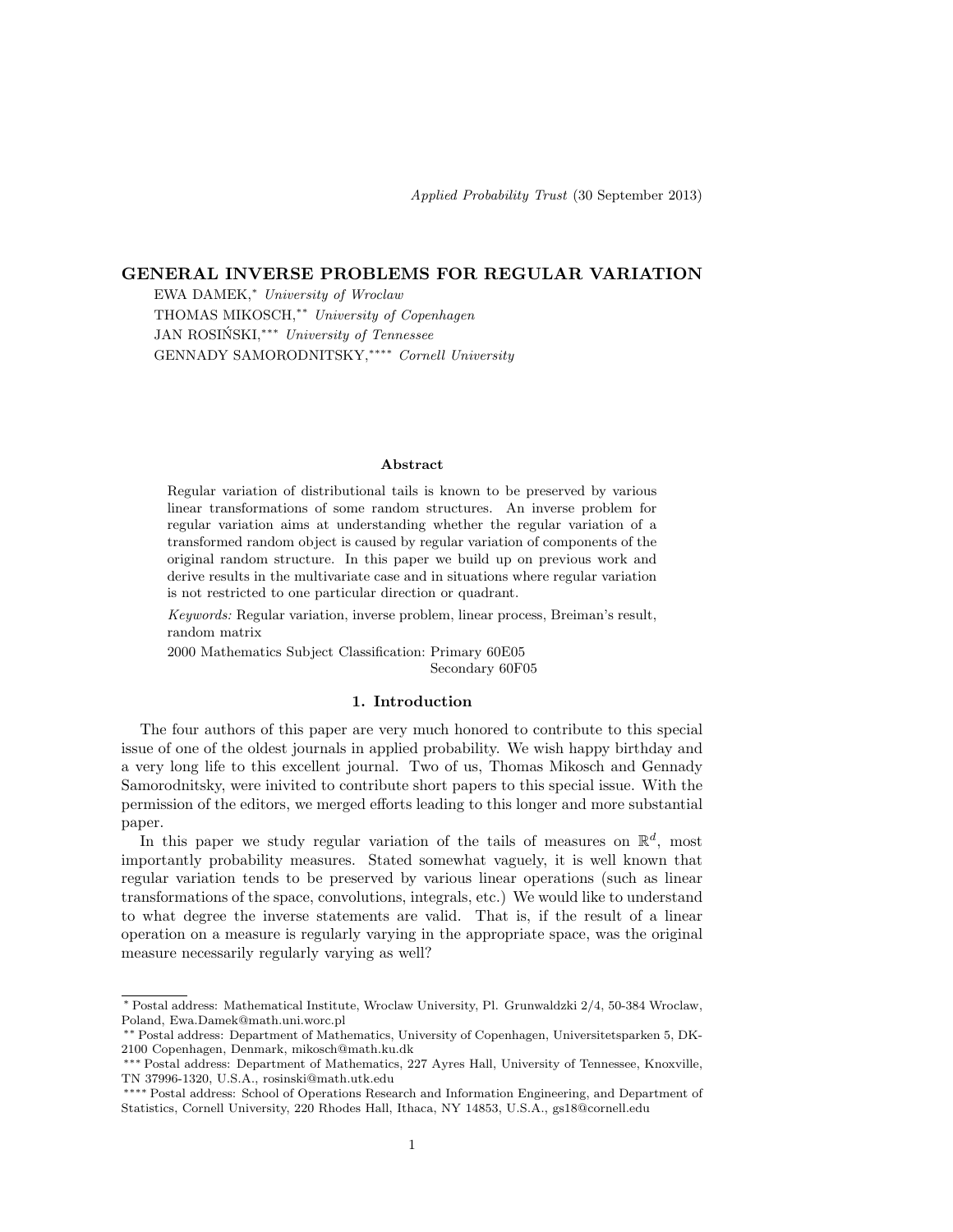This type of questions is often referred to as *inverse problems for regular variation*, and in the previous paper Jacobsen et al. (2008) a fairly complete answer to this problem for certain non-negative linear transformations of one-dimensional measures was given. Our aims in this paper are to treat the inverse problem in the multivariate case and to get rid of the non-negativity assumption on the linear transformations. We are fairly successful in our latter task, but only partially in the former one.

Now we will be more precise. Let  $\mathbb{R}_0^d = \mathbb{R}^d \setminus \{0\}$  and  $\overline{\mathbb{R}}_0^d = \overline{\mathbb{R}}^d \setminus \{0\}$ , where  $\overline{\mathbb{R}} =$  $[-\infty, \infty]$ . Recall that a random vector **X** with values in  $\mathbb{R}^d$  is said to be *regularly varying* if there exists a non-null Radon measure  $\mu_X$  on the Borel  $\sigma$ -field of  $\overline{\mathbb{R}}_0^d$  $\int_{0}^{a}$  (that does not charge the set of infinite points) such that

$$
\frac{P(s^{-1}\mathbf{X}\in\cdot)}{P(\|\mathbf{X}\|>s)}\xrightarrow{v}\mu_{\mathbf{X}},\quad\text{ as }s\to\infty,
$$

where  $\stackrel{v}{\to}$  stands for vague convergence on the Borel  $\sigma$ -field of  $\overline{\mathbb{R}}_0^d$  $_{0}^{\circ}$ ; see e.g. Kallenberg (1983) or Resnick (1987). Recall that, in this context, a Borel measure is Radon if it is finite outside of any ball of positive radius centered at the origin. The measure  $\mu_{\mathbf{X}}$ necessarily satisfies the relation  $\mu_{\mathbf{X}}(tA) = t^{-\alpha} \mu_{\mathbf{X}}(A), t > 0$ , for all Borel sets A, some  $\alpha > 0$ . We will refer to  $\alpha$  as the *index of regular variation* and  $\mu_X$  as the *tail measure*. The notion of regular variation applies equally well to  $\sigma$ -finite Borel measures on  $\mathbb{R}^d$ that are finite outside of any ball of a positive radius centered at the origin. Specifically, any such measure  $\nu$  is said to be *regularly varying* if, as above, there is a non-null Radon measure  $\mu$  on  $\overline{\mathbb{R}}_0^d$  $\int_{0}^{\alpha}$  that does not charge the set of infinite points such that

$$
\frac{\nu(s\cdot)}{\nu(\{\mathbf{y}:\|\mathbf{y}\|>s\})} \xrightarrow{v} \mu, \quad \text{as } s \to \infty.
$$

As in the case of probability measures, the limiting measure  $\mu$  scales with index  $\alpha > 0$ . We will write  $\nu \in RV(\alpha, \mu)$ . Of course, this language allows the measure  $\nu$  to be the law of a random vector  $X$ , but in the case of random vectors it is even more common to simply write  $\mathbf{X} \in RV(\alpha, \mu_{\mathbf{X}}).$ 

To give a taste of linear operations on regularly varying measures we have in mind, we proceed with examples. The reader will notice that these examples are more general versions of the corresponding examples in Jacobsen et al. (2008).

**Example 1.** (*Weighted sums*). Let  $\Psi_j$ ,  $j = 1, 2, \ldots$  be (non-random)  $d \times m$  matrices and  $(\mathbf{Z}^{(j)})$  an iid sequence of regularly varying  $\mathbb{R}^m$ -valued random (column) vectors with a generic element  $\mathbf{Z} \in \text{RV}(\alpha, \mu_{\mathbf{Z}})$ . Then under appropriate size conditions on the matrices  $(\Psi_j)$ , the series  $\mathbf{X} = \sum_{j=1}^{\infty} \Psi_j \mathbf{Z}^{(j)}$  converges with probability 1, and X is regularly varying with index  $\alpha$  and

$$
\frac{P(s^{-1}\mathbf{X}\in\cdot)}{P(\|\mathbf{Z}\|>s)}\xrightarrow{v}\sum_{j=1}^{\infty}\mu_{\mathbf{Z}}\circ\Psi_j^{-1},\quad\text{as }s\to\infty,
$$
\n(1.1)

assuming that the right-hand side does not vanish; see Hult and Samorodnitsky (2008, 2010). This statement is always true if the sum is finite; see Resnick and Willekens (1991), Basrak et al. (2002b).

Is the converse statement true? That is, if  $X$  is regularly varying, does it follow that the iid vectors  $\mathbf{Z}_i$  are regularly varying as well? In Jacobsen et al. (2008) this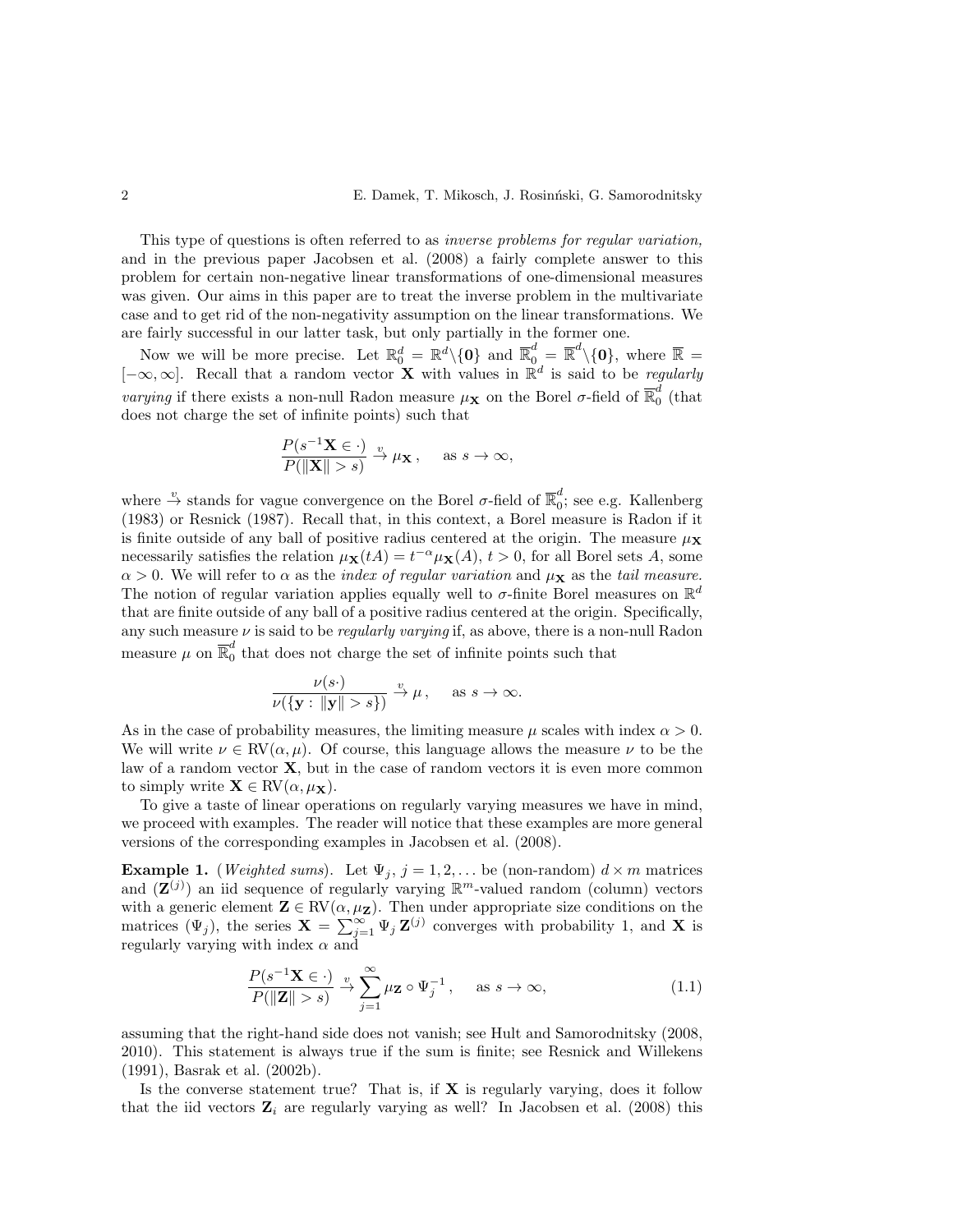problem was solved for iid *real-valued*  $Z_i$  and *positive* scalars  $\Psi_j = \psi_j$ . (Here and in what follows, we use the symbol  $\psi_j$  for scalars instead of genuine matrices  $\Psi_j$ .) It was shown that (under appropriate size conditions in the case of an infinite sum),  $Z_i$ inherits regular variation with index  $\alpha$  from X if the condition

$$
\sum_{j=1}^{q} \psi_j^{\alpha+i\theta} \neq 0, \quad \text{for all} \quad \theta \in \mathbb{R},
$$
\n(1.2)

holds. Moreover, if  $(1.2)$  fails, then one can find iid  $(Z<sub>i</sub>)$  which are not regularly varying but  $X$  is regularly varying. In this paper we want to extend the result to the multivariate case and/or drop the assumption of non-negative coefficients.

**Example 2.** (*Products*). Let  $\mathbf{Z} \in \text{RV}(\alpha, \mu_{\mathbf{Z}})$  be a random (column) vector in  $\mathbb{R}^m$  and A be a random  $d \times m$  matrix, independent of Z such that its matrix norm satisfies  $E\|\mathbf{A}\|^{\alpha+\varepsilon} < \infty$  for some  $\varepsilon > 0$ . Then  $\mathbf{X} = \mathbf{A}\mathbf{Z}$  is regularly varying with index  $\alpha$  in  $\mathbb{R}^d$ , and

$$
\frac{P(s^{-1}\mathbf{X}\in\cdot)}{P(\|\mathbf{Z}\|>s)} \xrightarrow{v} E\left[\mu_{\mathbf{Z}}\circ\mathbf{A}^{-1}\right] \quad \text{as } s \to \infty,
$$
\n(1.3)

provided the measure on the right-hand side does not vanish; see Basrak et al. (2002a). Once again, is the converse statement true? That is, if  $X$  is regularly varying, does it follow that the vector  $\mathbf Z$  is regularly varying (assuming that the random matrix  $\mathbf A$  is suitably small)? In Jacobsen et al. (2008) it was shown that, if A and Z are real-valued and  $A > 0$ , then Z inherits regular variation with index  $\alpha$  from X if and only if

$$
E[A^{\alpha + i\theta}] \neq 0, \quad \text{for all} \quad \theta \in \mathbb{R}.
$$
 (1.4)

We would like to remove the restriction to one dimension and the assumption of nonnegativity.

As in the one-dimensional non-negative case, these questions turn out to be related to a certain cancellation property of measures, which we address in Section 2.

#### 2. The generalized cancellation property

Let  $\rho$  and  $\nu$  be  $\sigma$ -finite measures on  $\mathbb{R}^d$ . We define the *multiplicative convolution* of  $\nu$  and  $\rho$  as a (not necessarily σ-finite) measure on  $\mathbb{R}^d$  given by

$$
(\nu \circledast \rho)(B) = \int_{\mathbb{R}^d} \nu(T_{\mathbf{x}}^{-1}(B)) \, \rho(d\mathbf{x}), \text{ any Borel set } B \subset \mathbb{R}^d,
$$

where  $T_{\mathbf{x}} = \text{diag}(\mathbf{x})$  for  $\mathbf{x} \in \mathbb{R}^d$ .

We start with the following result that will motivate the cancellation property discussion in the sequel.

**Theorem 1.** Assume  $\alpha > 0$  and let  $\rho$ ,  $\nu$  be  $\sigma$ -finite measures, such that  $\rho$  is not concentrated on any proper coordinate subspace of  $\mathbb{R}^d$ , that is,

$$
\inf_{j=1,\dots,d} \rho(\{\mathbf{x} : x_j \neq 0\}) > 0, \tag{2.1}
$$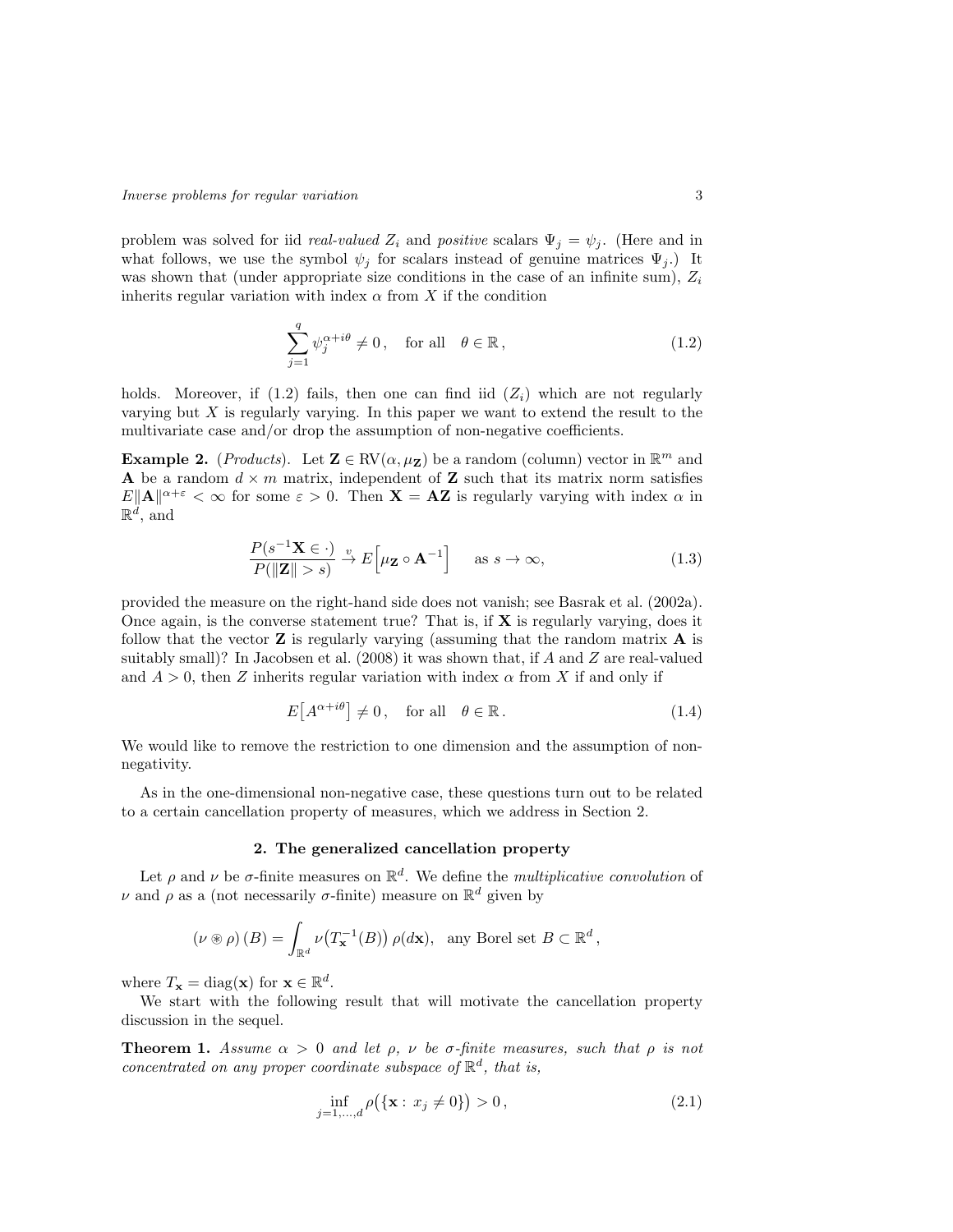$\nu \circledast \rho \in \text{RV}(\mu, \alpha)$  and for some  $0 < \delta' < \alpha$ ,

$$
\int_{\mathbb{R}^d} \left( \| \mathbf{y} \|^{\alpha - \delta'} \vee \| \mathbf{y} \|^{\alpha + \delta'} \right) \rho(d\mathbf{y}) < \infty \,, \tag{2.2}
$$

and for each  $j = 1, \ldots, d$ ,

$$
\lim_{b \downarrow 0} \limsup_{s \to \infty} \frac{\int_{0 < |y_j| \le b} \rho(\{\mathbf{x} : |x_j| > s/|y_j|\}) \nu(d\mathbf{y})}{(\nu \circledast \rho)(\{\mathbf{x} : ||\mathbf{x}|| > s\})} = 0. \tag{2.3}
$$

Then the family of measures on  $\mathbb{R}^d_0$  given by

$$
\mu_s(\cdot) = \frac{\nu(s\cdot)}{(\nu \circledast \rho)\big(\{\mathbf{x} : \|\mathbf{x}\| > s\}\big)}, \quad s \ge 1,
$$
\n(2.4)

is relatively compact in the vague topology on  $\overline{\mathbb{R}}_0^d$  $_{0}^{a}$ . Further, any limiting (as  $s \rightarrow \infty$ ) point  $\mu_*$  does not charge the set of infinite points and satisfies the equation

$$
\mu_* \circledast \rho = \mu. \tag{2.5}
$$

*Proof.* By (2.1), we can choose  $\theta > 0$  such that  $\rho(\{\mathbf{x}: |x_j| \geq \theta\}) \geq \delta > 0$  for every  $j = 1, \ldots, d$ , any small  $\delta$ . For every j and  $s > 0$ ,

$$
\rho(\{\mathbf{x}: |x_j| \geq \theta\})\nu(\{\mathbf{x}: |x_j| > s/\theta\}) \leq (\nu \circledast \rho)(\{\mathbf{x}: ||\mathbf{x}|| > s\}).
$$

Therefore,

$$
\nu(\{\mathbf{x}: \|\mathbf{x}\| > s\}) \le \sum_{j=1}^{d} \nu(\{\mathbf{x}: |x_j| > s/d\})
$$
  
\n
$$
\le (\nu \circledast \rho)(\{\mathbf{x}: \|\mathbf{x}\| > \theta s/d\}) \sum_{j=1}^{d} \frac{1}{\rho(\{\mathbf{x}: |x_j| \ge \theta\})}
$$
  
\n
$$
\le \frac{d}{\delta}(\nu \circledast \rho)(\{\mathbf{x}: \|\mathbf{x}\| > \theta s/d\}).
$$

By  $B_{\tau}$ , we denote the closed ball of radius  $\tau > 0$  centered at the origin. Then we have as  $s \to \infty$ ,

$$
\mu_s\big(B^c_\tau\big)\leq \frac{d}{\delta}\frac{(\nu\circledast\rho)\big(\{\mathbf{x}:\, \|\mathbf{x}\|>\theta\tau s/d\}\big)}{(\nu\circledast\rho)\big(\{\mathbf{x}:\, \|\mathbf{x}\|>s\}\big)}\rightarrow \frac{d}{\delta}\big(\frac{\theta\tau}{d}\big)^{-\alpha}\mu(B_1)<\infty\,.
$$

Hence  $(\mu_s)$  is relatively tight (see Proposition 3.16 in Resnick (1987)) and any limiting point  $\mu_*$  does not charge the set of infinite points. Then there is a sequence  $s_k \to \infty$ such that  $\mu_{s_k} \stackrel{v}{\rightarrow} \mu_*$  in  $\overline{\mathbb{R}}_0^d$  $\frac{u}{0}$ .

For  $\mathbf{a} \in \mathbb{R}^d$  denote

$$
D_{\mathbf{a}} = \Big\{ \mathbf{y} \in \mathbb{R}_0^d : \mu_* \Big( \big\{ \mathbf{z} : z_j = a_j / y_j \text{ for some } j = 1, \dots, d \big\} \Big) = 0 \Big\}.
$$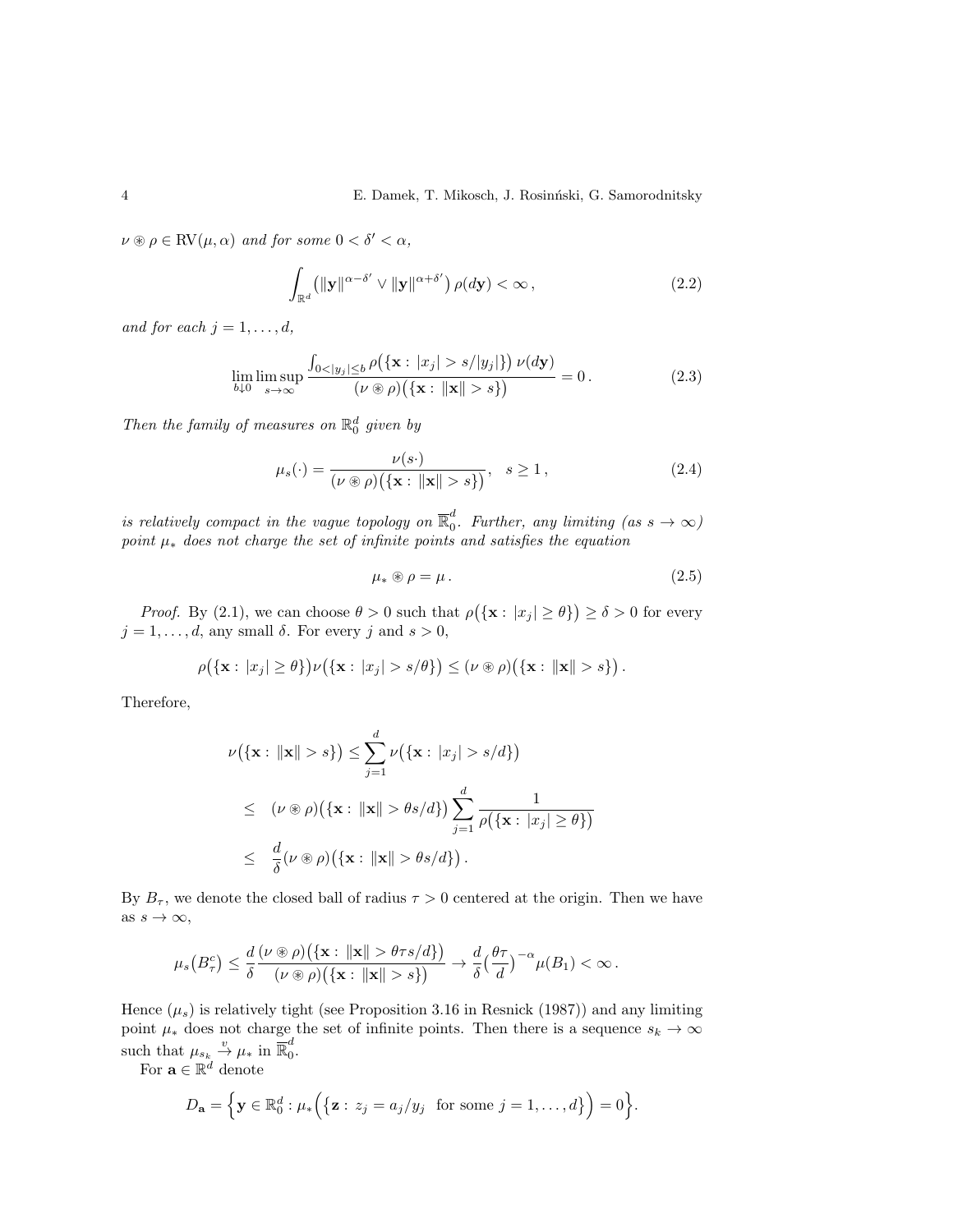The argument after (2.22) in Jacobsen et al. (2008) shows that there are at most countable sets  $A_1, \ldots, A_d$  of real numbers such that

$$
\rho(D_{\mathbf{a}}) = 0, \quad \mathbf{a} \in \prod_{j=1}^{d} A_j^c.
$$
\n(2.6)

Consider a such that

$$
a_1 > 0
$$
,  $a_j \ge 0$ ,  $j = 2,..., d$ ,  $a_j \notin A_j$ ,  $j = 1,..., d$ . (2.7)

The set  $C_d(\mathbf{a}) = \prod_{j=1}^d [a_j, \infty)$  is bounded away from the origin and a continuity set for the tail measure  $\mu$  of  $\nu \circ \rho$ . Therefore

$$
\mu(C_d(\mathbf{a})) = \lim_{k \to \infty} \frac{(\nu \circledast \rho) \Big(s_k C_d(\mathbf{a})\Big)}{(\nu \circledast \rho) \Big(\{\mathbf{x} : \|\mathbf{x}\| > s_k\}\Big)}
$$
  
= 
$$
\lim_{k \to \infty} \sum_{I_+ \subseteq \{1, \dots, d\}} \int_{D(I_+)} f_{k, I_+}(\mathbf{z}) \rho(d\mathbf{z}),
$$
 (2.8)

where for  $I_+ \subseteq \{1, \ldots, d\},\$ 

$$
D(I_+) = \{ \mathbf{z} : z_j \ge 0 \text{ for } j \in I_+ \text{ and } z_j < 0 \text{ for } j \notin I_+ \},
$$

interpreting  $[0/0, \infty) = \mathbb{R}$  and writing for  $k \ge 1$  and v such that  $v_j \ge 0$  for  $j \in I_+$ ,

$$
f_{k,I_+}(\mathbf{v}) = \mu_{s_k}\Big(\prod_{j\in I_+} [a_j/v_j,\infty) \times \prod_{j\notin I_+} (-\infty,-a_j/|v_j|] \Big).
$$

Choosing  $\varepsilon > 0$  so small that  $c := \rho(\{z : |z_1| \geq \varepsilon\}) > 0$ , and proceeding similarly to the beginning of the proof, we get for  $I_+ \subseteq \{1, \ldots, d\}$  and  $\mathbf{z} = \mathbf{1} = (1, \ldots, 1)$ ,

$$
f_{k,I_{+}}(\mathbf{1}) \leq \mu_{s_{k}}(\{\mathbf{y}: |y_{1}| > a_{1}\})
$$
  
 
$$
\leq c^{-1} \frac{(\nu \circledast \rho)(\{\mathbf{x}: |x_{1}| \geq a_{1} \varepsilon s_{k}\})}{(\nu \circledast \rho)(\{\mathbf{x}: ||\mathbf{x}|| > s_{k}\})}.
$$

Therefore, on  $D(I_+) \cap \{z : |z_1| \leq M s_k\}, M > 0$ ,

$$
f_{k,I_{+}}(\mathbf{z}) \leq c^{-1} \frac{(\nu \circledast \rho)(\{\mathbf{x}: |x_{1}| \geq a_{1} \varepsilon s_{k}/z_{1}\})}{(\nu \circledast \rho)(\{\mathbf{x}: ||\mathbf{x}|| > s_{k}\})}
$$
  
 
$$
\leq C(a_{1}, \varepsilon, M)(|z_{1}|^{\alpha-\delta'} \vee |z_{1}|^{\alpha+\delta'}).
$$

Here  $C(a_1, \varepsilon, M)$  is a finite positive constant, and in the last step we used the Potter bounds; see Proposition 0.8 in Resnick (1987). Recalling that (2.6) holds for our choice of a, using (2.2) and the dominated convergence theorem, we conclude that for every  $M > 0$ , as  $k \to \infty$ ,

$$
\int_{D(I_+) \cap \{\mathbf{z}: |z_1| \leq M s_k\}} f_{k,I_+}(\mathbf{z}) \, \rho(d\mathbf{z})
$$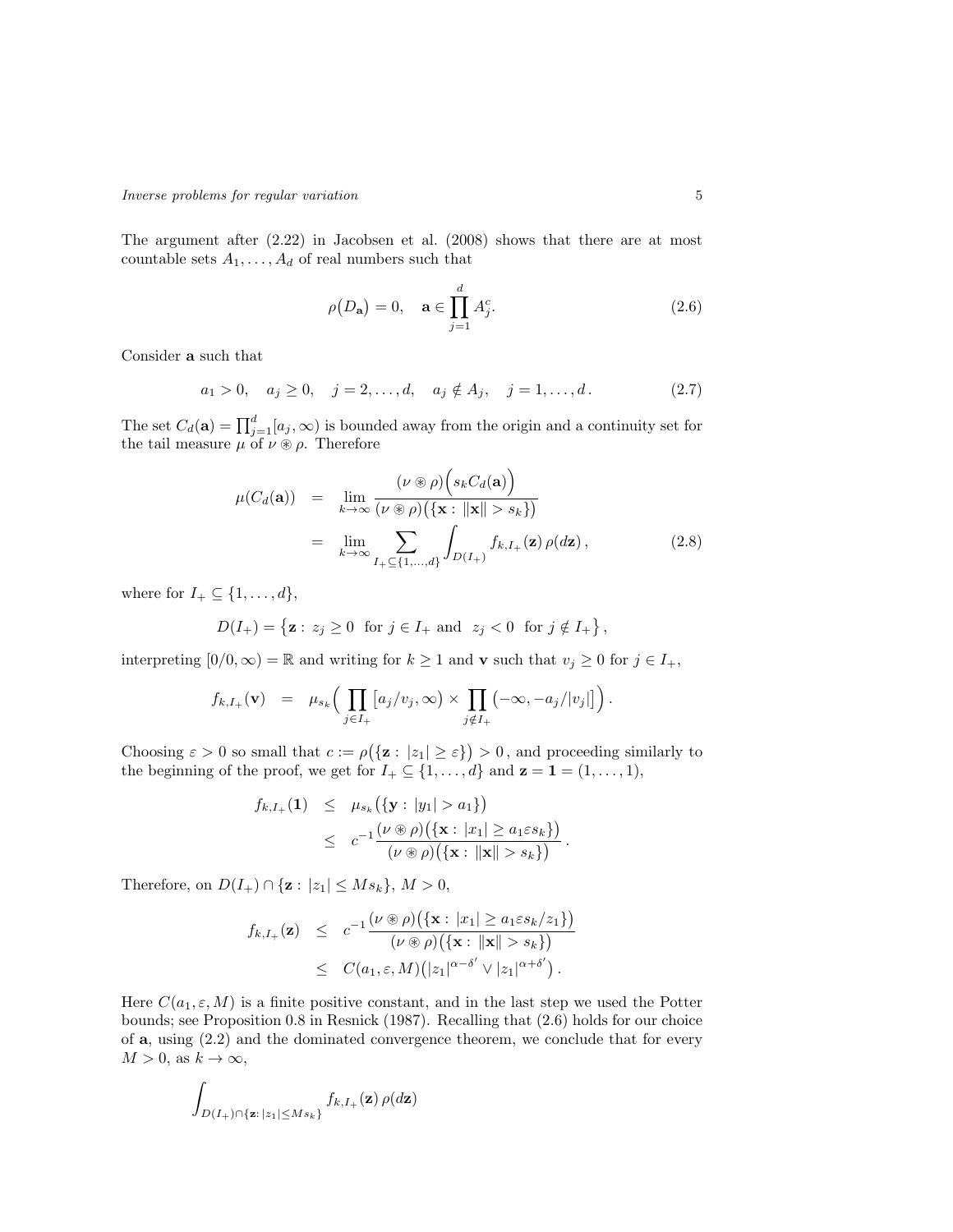6 E. Damek, T. Mikosch, J. Rosin´nski, G. Samorodnitsky

$$
\to \int_{D(I_+)} \mu_* \left( \prod_{j \in I_+} [a_j/z_j, \infty) \times \prod_{j \notin I_+} (-\infty, -a_j/|z_j|] \right) \rho(d\mathbf{z}).
$$

Furthermore,

$$
\int_{D(I_+) \cap \{ \mathbf{z}: |z_1| > M s_k \}} f_{k, I_+}(\mathbf{z}) \rho(d\mathbf{z})
$$
\n
$$
\leq \frac{\rho(\{ \mathbf{z}: |z_1| > M s_k \}) \nu(\{ \mathbf{y}: |y_1| > a_1/M \})}{(\nu \circledast \rho)(\{ \mathbf{x}: ||\mathbf{x}|| > s_k \})}
$$
\n
$$
+ \frac{\int_{0 < |y_1| \leq a_1/M} \rho(\{ \mathbf{z}: |z_1| > s_k a_1/|y_1| \}) \nu(d\mathbf{y})}{(\nu \circledast \rho)(\{ \mathbf{x}: ||\mathbf{x}|| > s_k \})} := A_k + B_k.
$$

Since

$$
\rho\big(\{\mathbf{z}: |z_1|>Ms_k\}\big)\leq (Ms_k)^{-(\alpha+\delta)}\int_{\mathbb{R}^d}|z_1|^{\alpha+\delta}\,\rho(d\mathbf{z}),
$$

it follows from (2.2) that  $A_k \to 0$  as  $k \to \infty$ , once again for each  $M > 0$ , and by (2.3),  $\lim_{M\to\infty} \limsup_{k\to\infty} B_k = 0$ . Thus we proved that for any a satisfying (2.7) and  $I_+ \subseteq \{1, \ldots, d\}, \text{ as } k \to \infty,$ 

$$
\int_{D(I_+)} f_{k,I_+}(\mathbf{z}) \, \rho(d\mathbf{z})
$$
\n
$$
\to \int_{D(I_+)} \mu_* \left( \prod_{j \in I_+} [a_j/z_j, \infty) \times \prod_{j \notin I_+} (-\infty, -a_j/|z_j|] \right) \, \rho(d\mathbf{z}).
$$

Then, in view of (2.8),

$$
\mu(C_d(\mathbf{a}))
$$
\n
$$
= \sum_{I_+\subseteq \{1,\ldots,d\}} \int_{D(I_+)} \mu_* \left( \prod_{j\in I_+} [a_j/z_j, \infty) \times \prod_{j\notin I_+} (-\infty, -a_j/|z_j|] \right) \rho(d\mathbf{z})
$$
\n
$$
= (\mu_* \otimes \rho)(C_d(\mathbf{a})). \tag{2.9}
$$

Using the continuity of measures from above, we can now extend  $(2.9)$  to any a satisfying  $a_1 > 0$ ,  $a_j \geq 0$ ,  $j = 2, ..., d$ . This means that the measures  $\mu$  and  $\mu_* \circledast \rho$ coincide on the set  $\{x : x_1 > 0, x_j \ge 0, j = 2, ..., d\}.$ 

Of course, this argument can be repeated while distinguishing any coordinate  $k =$ 1, ..., *d*, so that we see that the measures  $\mu$  and  $\mu_* \otimes \rho$  coincide on each of the *d* sets  ${x : x_k > 0, x_j \ge 0, j = 1, ..., d}, k = 1, ..., d$ . Since the union of these sets is the first quadrant  $[0, \infty)^d \setminus \{0\}$  we conclude that these two measures coincide on this set. An identical argument can be used for all other quadrants of  $\overline{\mathbb{R}}_0^d$  $_{0}^{a}$ . Thus  $(2.5)$  holds and the proof of the theorem is complete.

There is only an apparently small step remaining between the conclusion of Theorem 1 and the statement that  $\nu$  is regularly varying with index  $\alpha$ . This step consists of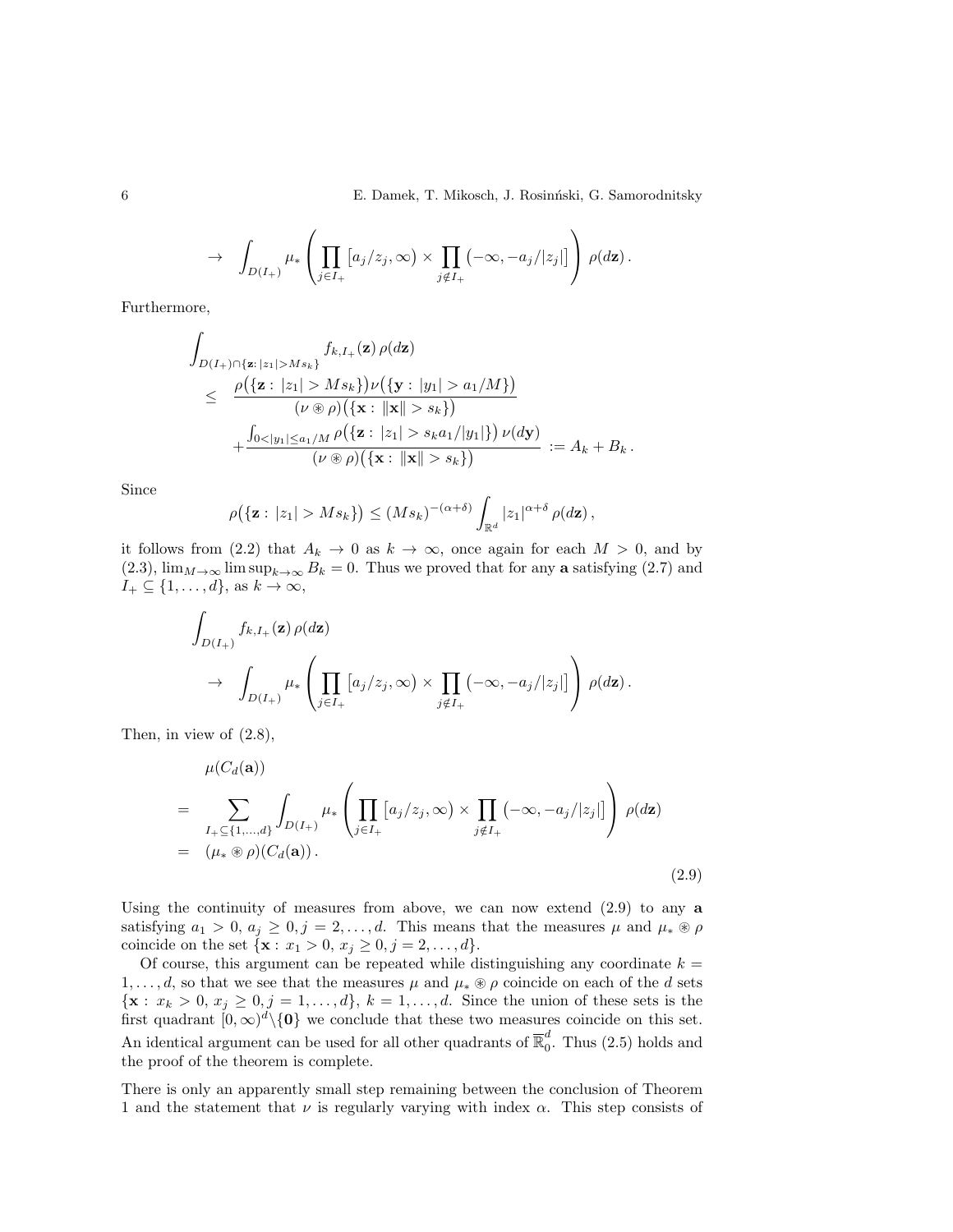showing that (with  $\rho$  and  $\mu$  fixed) equation (2.5) has a unique solution  $\mu_*$ . Indeed, if this could be established, then all subsequential limits as  $s \to \infty$  of the family  $(\mu_s)$  in (2.4) would be equal. In turn,  $(\mu_s)$  would converge vaguely and  $\nu$  would be regularly varying.

Unfortunately, this step is not so small and it turns out that, in some cases, (2.5) has multiple solutions. Therefore, our next step aims at establishing conditions under which the solution to (2.5) is, indeed, unique. We start by reducing the problem to a slightly different form. Uniqueness of the solution to (2.5) would follow if the measure  $ρ$  had the following property: within a relevant class of  $σ$ -finite measures  $ν_1, ν_2$ ,

$$
\text{if } \nu_1 \circledast \rho = \nu_2 \circledast \rho \text{ then } \nu_1 = \nu_2. \tag{2.10}
$$

This property can be viewed as the *cancellation property of the measure*  $\rho$  with respect to the operation  $\mathcal{R}$ .

A similar situation was considered in Jacobsen et al. (2008), in which the case  $d = 1$ was treated. There it was assumed that all measures are supported on the positive half-line  $(0, \infty)$ . In particular, all regularly varying measures supported on  $(0, \infty)$  have tail measures proportional to one another. It is natural in this situation to study the cancellation property if one of the measures  $\nu_1, \nu_2$  is such a canonical measure. Correspondigly, one defines a measure  $\nu^{\alpha}$  on  $(0, \infty)$ ,  $\alpha \in \mathbb{R}$ , with a power density given by

$$
\nu^{\alpha}(dx) = \alpha x^{-(\alpha+1)} dx.
$$
\n(2.11)

Actually, Jacobsen et al. (2008) allow at this point for any real value of  $\alpha$ . In the present paper, we will look only at positive  $\alpha$ , even though the statement of Theorem 2 below can be extended to the more general case.

The paper Jacobsen et al. (2008) addresses the question which measures  $\rho$  have the following cancellation property:

$$
\nu \circledast \rho = \nu^{\alpha} \circledast \rho \quad \text{implies } \nu = \nu^{\alpha},
$$

and it was shown that a measure  $\rho$  satisfying

$$
\int_0^\infty y^{\alpha-\delta} \vee y^{\alpha+\delta}\,\rho(dy) < \infty\,, \quad \text{for some }\delta > 0,
$$

has this cancellation property if and only if

$$
\int_0^\infty y^{\alpha + i\theta} \, \rho(dy) \neq 0 \quad \text{for all} \ \theta \in \mathbb{R} \, .
$$

In order to understand the more general cancellation property (2.10), we start by replacing the single equation by a system of linear equations that include only measures concentrated on the positive quadrant of  $\mathbb{R}^d$ .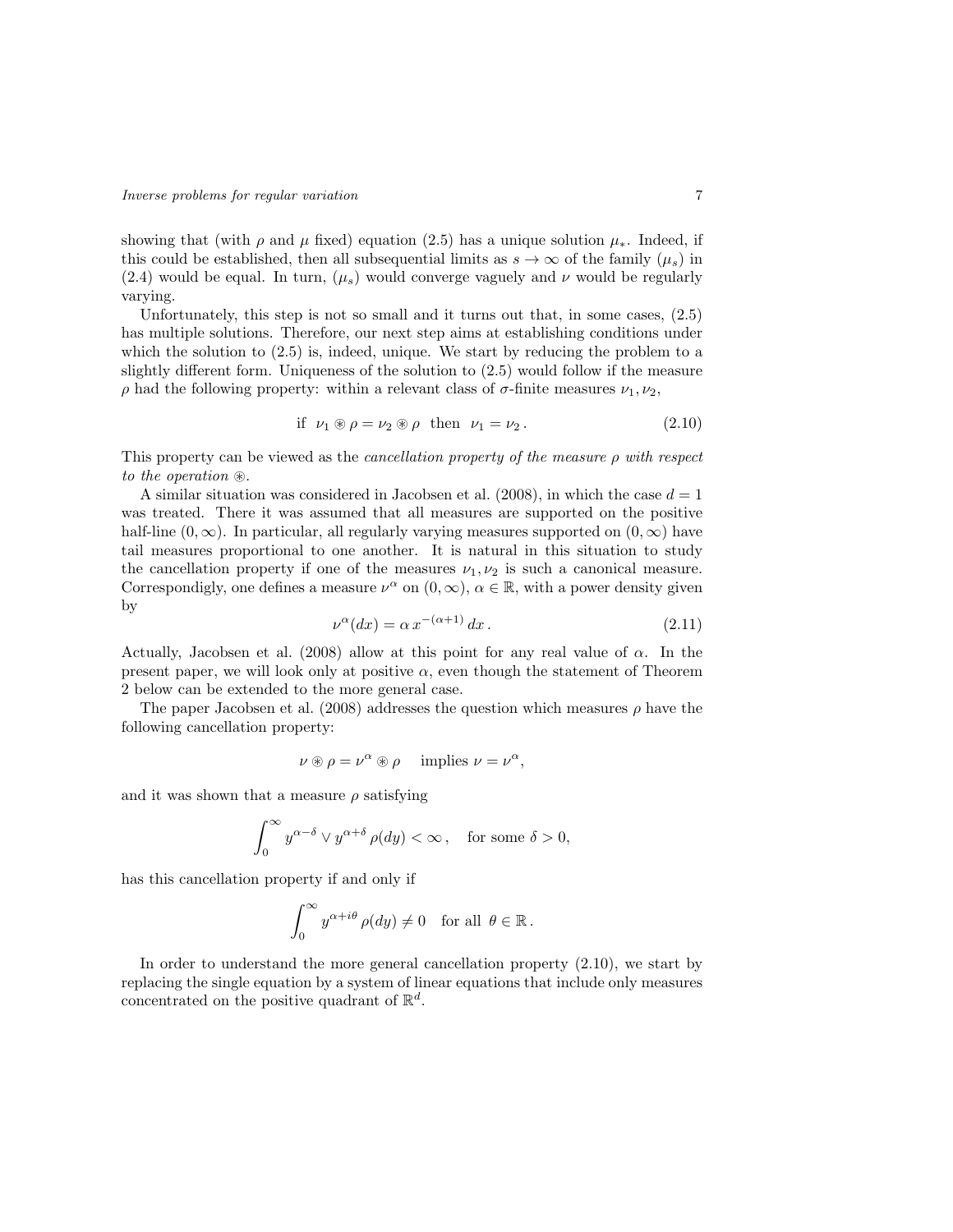For  $d \geq 1$ , consider the set  $Q_d = \{-1,1\}^d$  equipped with the coordinate-wise (binary) multiplication. Let  $\alpha_1, \ldots, \alpha_d$  be positive numbers,  $(\rho_v, v \in Q_d)$  be  $\sigma$ -finite measures on  $(0, \infty)^d$ , and  $(\nu_v^{(i)}, v \in Q_d)$ ,  $i = 1, 2$ , be two collections of  $\sigma$ -finite measures on  $[0,\infty)^d$ . We assume that for a certain non-empty subset K of  $\{1,\ldots,d\}$ 

$$
\int_{(0,\infty)^d} x_j^{\alpha_j} \rho_v(d\mathbf{x}) < \infty \quad \text{for each } v \in Q_d \text{ and } j \in K,\tag{2.12}
$$

and for  $i = 1, 2$ ,

$$
\sup_{s>0} s^{\alpha_j} \nu_v^{(i)}\big(\{\mathbf{x}: x_j > s\}\big) < \infty \quad \text{for each } v \in Q_d \text{ and } j \in K. \tag{2.13}
$$

We now assume that these measures satisfy the following system of  $2<sup>d</sup>$  linear equations.

$$
\sum_{w \in Q_d} \nu_w^{(1)} \circledast \rho_{vw} = \sum_{w \in Q_d} \nu_w^{(2)} \circledast \rho_{vw} \text{ for each } v \in Q_d.
$$
 (2.14)

The following result characterizes those measures  $(\rho_v, v \in Q_d)$  which can be "cancelled" in this system of equations.

**Theorem 2.** Let  $(\rho_v, v \in Q_d)$  be  $\sigma$ -finite measures on  $(0, \infty)^d$  and  $(\nu_v^{(i)}, v \in Q_d)$ ,  $i =$ 1, 2, be  $\sigma$ -finite measures on  $[0,\infty)^d$ . Assume that for some non-empty set  $K \subseteq$  $\{1,\ldots,d\},\$ 

$$
\nu_v^{(i)}(\{\mathbf{x}: x_k = 0 \text{ for each } k \in K\}) = 0, \quad i = 1, 2, \quad v \in Q_d, \tag{2.15}
$$

and that (2.12) and (2.13) hold for this set K. Suppose that for each  $j \in K$ ,  $m_1, \ldots, m_d \in$  $\{0,1\}$  and  $\theta_1,\ldots,\theta_d \in \mathbb{R}$ ,

$$
\sum_{\mathbf{v}\in Q_d} \prod_{k=1}^d v_k^{m_k} \int_{(0,\infty)^d} x_j^{\alpha_j} \prod_{k=1}^d x_k^{i\theta_k} \rho_v(d\mathbf{x}) \neq 0 \tag{2.16}
$$

with the usual notation  $\mathbf{v} = (v_1, \dots, v_d) \in Q_d$  and  $\mathbf{x} = (x_1, \dots, x_d) \in [0, \infty)^d$ . If these measures satisfy the system of equations (2.14), then

$$
\nu_v^{(1)} = \nu_v^{(2)} \quad \text{for each } v \in Q_d. \tag{2.17}
$$

**Remark 1.** In applications to regular variation the measures  $(\nu_v^{(i)}, v \in Q_d), i = 1, 2,$ will appear as (restrictions to the different quadrants of) certain vague limits  $\nu$  in  $\overline{\mathbb{R}}_0^d$ u<br>0, hence will automatically put no mass at the origin. Hence the set  $K = \{1, \ldots, d\}$  will always satisfy  $(2.15)$ . This is the maximal possible choice of K which requires the largest possible set of conditions in  $(2.16)$ . If, for example,  $\nu$  is absolutely continuous, then  $K = \{1\}$  and  $(2.15)$  gives  $2^d$  conditions.

Before proving Theorem 2, we consider some special cases. We start by considering the scalar case,  $d = 1$ . In this case, the system of equations (2.14) becomes

$$
\nu_1^{(1)} \circledast \rho_1 + \nu_{-1}^{(1)} \circledast \rho_{-1} = \nu_1^{(2)} \circledast \rho_1 + \nu_{-1}^{(2)} \circledast \rho_{-1}, \qquad (2.18)
$$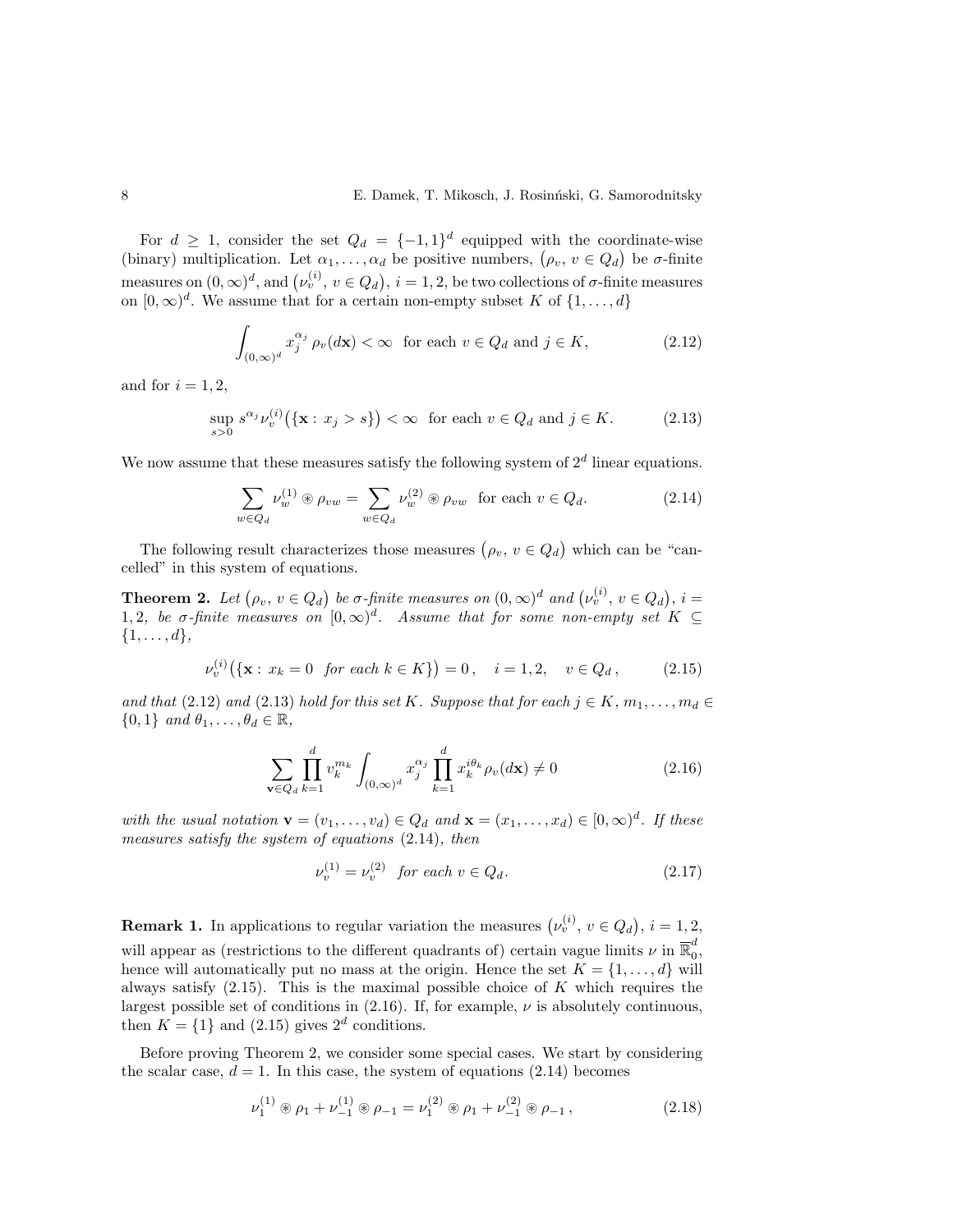Inverse problems for regular variation 9

$$
\nu_1^{(1)} \circledast \rho_{-1} + \nu_{-1}^{(1)} \circledast \rho_1 = \nu_1^{(2)} \circledast \rho_{-1} + \nu_{-1}^{(2)} \circledast \rho_1.
$$

The only choice is  $K = \{1\}$  and the conditions (2.16) for the cancellation property become

$$
\begin{cases}\n\int_0^\infty x^{\alpha_1+i\theta} \rho_1(dx) + \int_0^\infty x^{\alpha_1+i\theta} \rho_{-1}(dx) \neq 0, \\
\int_0^\infty x^{\alpha_1+i\theta} \rho_1(dx) - \int_0^\infty x^{\alpha_1+i\theta} \rho_{-1}(dx) \neq 0, \quad , \quad \theta \in \mathbb{R}.\n\end{cases} (2.19)
$$

In dimension one the measure  $\nu^{\alpha}$ ,  $\alpha > 0$ , given in (2.11), is particularly important when studying regular variation. Suppose that  $\nu_i^{(2)} = c_i \nu^{\alpha}, i = \pm 1$ , where  $c_1, c_{-1}$  are nonnegative constants. If we choose  $\alpha_1 = \alpha$ , then the assumption (2.13) automatically holds for the measures  $\nu_1^{(2)}$  and  $\nu_{-1}^{(2)}$ . Assuming that the measures  $\rho_1$ ,  $\rho_{-1}$  satisfy  $(2.12)$ and  $\|\rho_i\|_{\alpha}^{\alpha} = \int_0^{\infty} x^{\alpha} \rho_i(dx)$ ,  $i = \pm 1$ , the system (2.18) takes the form

$$
\nu_1^{(1)} \circledast \rho_i + \nu_{-1}^{(1)} \circledast \rho_{-i} = (c_1 \|\rho_i\|_{\alpha}^{\alpha} + c_{-1} \|\rho_{-i}\|_{\alpha}^{\alpha}) \nu^{\alpha}, \quad i = \pm 1. \tag{2.20}
$$

Notice that the two equations (2.20) already imply that (2.13) holds for the measures  $\nu_1^{(1)}$  and  $\nu_{-1}^{(1)}$  as well. We therefore obtain the following corollary of Theorem 2.

**Corollary 1.** Let  $\alpha_1 = \alpha > 0$ , and  $\rho_1$ ,  $\rho_{-1}$  be  $\sigma$ -finite measures on  $(0, \infty)$  satisfying (2.12). If the  $\sigma$ -finite measures on  $[0, \infty)$ ,  $\nu_1^{(1)}$  and  $\nu_{-1}^{(1)}$ , satisfy the system of equations (2.20), and if the cancellation conditions (2.19) are satisfied, then  $\nu_i^{(1)} = c_i \nu^{\alpha}, i = \pm 1$ .

Another useful special case of Theorem 2 corresponds to the situation, where only one of the measures  $(\rho_v, v \in Q_d)$  is non-null; as we will see in the sequel this case naturally arises in inverse problems for regular variation. We assume without loss of generality that the non-null measure corresponds to the unity in  $Q_d$ ,  $\mathbf{v} = (1, \ldots, 1)$ . For simplicty denoting this measure by  $\rho$ , we see that the system of equations (2.14) decouples, and becomes

$$
\nu_v^{(1)} \circledast \rho = \nu_v^{(2)} \circledast \rho \text{ for each } v \in Q_d.
$$

However, the decoupled system of equations does not provide us with any additional insight over a single equation, so the right thing to do is to drop the subscript and consider the equation

$$
\nu^{(1)} \circledast \rho = \nu^{(2)} \circledast \rho \tag{2.21}
$$

for two  $\sigma$ -finite measures  $\nu^{(1)}$  and  $\nu^{(2)}$ . If we interpret (2.12), (2.13) and (2.15) by disregarding the subscripts, we obtain another corollary of Theorem 2.

**Corollary 2.** Let  $\alpha_1, \ldots, \alpha_d$  be positive numbers,  $\rho$  a  $\sigma$ -finite measure on  $(0, \infty)^d$  and  $\nu^{(1)}$ ,  $\nu^{(2)}$   $\sigma$ -finite measures on  $[0,\infty)^d$ . Suppose that the non-empty set  $K \subseteq \{1,\ldots,d\}$ satisfies  $(2.15)$  and  $(2.12)$  and  $(2.13)$  hold.

If the equation (2.21) is fulfilled, and

$$
\int_{(0,\infty)^d} x_j^{\alpha_j} \prod_{k=1}^d x_k^{i\theta_k} \rho(d\mathbf{x}) \neq 0
$$
\n(2.22)

for each  $j \in K$ , and  $\theta_1, \ldots, \theta_d \in \mathbb{R}$ , then  $\nu^{(1)} = \nu^{(2)}$ .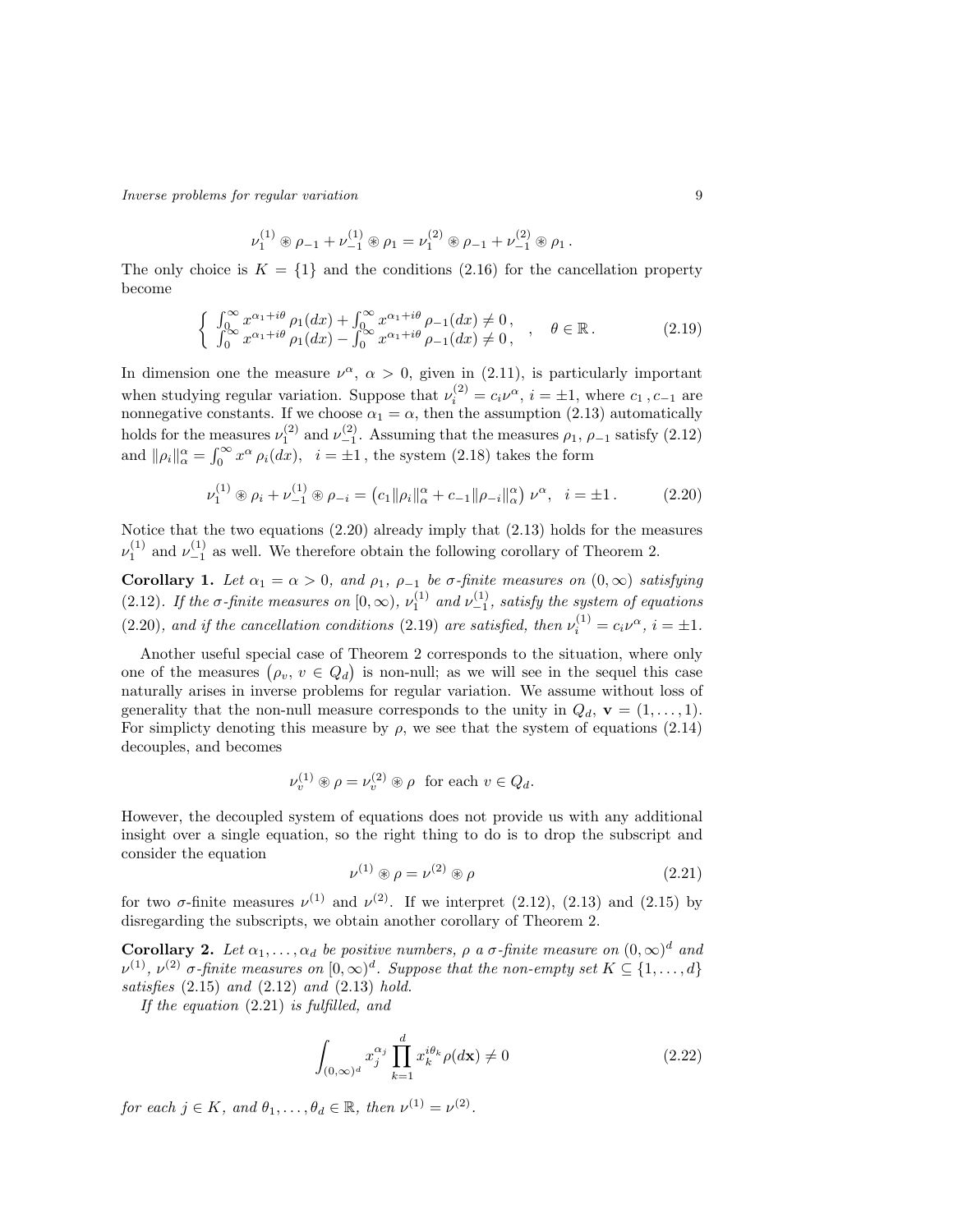In the case  $d = 1$ , the conclusion of Corollary 2 is the same as the direct part of Theorem 2.1 in Jacobsen et al. (2008).

Proof of Theorem 2. The general idea of the proof is similar to the proof of Theorem 2.1 in Jacobsen et al. (2008). Fix  $j \in K$  and define

$$
h_j^{(v,i)}(\mathbf{y}) = y_j^{\alpha_j} \nu_v^{(i)}(\{\mathbf{z}: 0 \le z_k \le y_k, k \ne j, z_j > y_j\}), \ \ v \in Q_d, \ i = 1, 2
$$

for  $y = (y_1, \ldots, y_d)$  with all  $y_k > 0$ . It follows from (2.13) that all these functions are bounded on their domain. The equations (2.14) then tell us that

$$
\sum_{w \in Q_d} \int_{[0,\infty)^d} h_j^{(w,1)}(x_1/z_1,\ldots,x_d/z_d) \, \rho_{vw}(d\mathbf{z})
$$
\n
$$
= \sum_{w \in Q_d} \int_{[0,\infty)^d} h_j^{(w,2)}(x_1/z_1,\ldots,x_d/z_d) \, \rho_{vw}(d\mathbf{z})
$$

for each  $v \in Q_d$ ,  $x_k > 0$ ,  $k = 1, ..., d$ . Next, we define functions

$$
g_j^{(v,i)}(\mathbf{y}) = h_j^{(v,i)}(e^{y_1}, \dots, e^{y_d}), \ \ v \in Q_d, \ i = 1, 2,
$$

for  $y \in \mathbb{R}^d$ , and finite measures on  $\mathbb{R}^d$  by

$$
\mu_j^{(v)}(d\mathbf{x}) = \left(e^{\alpha_j x_j} \rho_v\right) \circ T_{\text{log}}^{-1}(d\mathbf{x}),
$$

where  $T_{\text{log}}(\mathbf{y}) = (\log y_1, \dots, \log y_d), \mathbf{y} \in (0, \infty)^d$ . We can now write

$$
\sum_{w \in Q_d} \int_{\mathbb{R}^d} g_j^{(w,1)}(\mathbf{z} - \mathbf{y}) \,\mu_j^{(vw)}(d\mathbf{y}) = \sum_{w \in Q_d} \int_{\mathbb{R}^d} g_j^{(w,2)}(\mathbf{z} - \mathbf{y}) \,\mu_j^{(vw)}(d\mathbf{y})
$$

for each  $v \in Q_d$ ,  $\mathbf{z} \in \mathbb{R}^d$ . Therefore, the bounded functions

$$
g_j^{(v)}(\mathbf{y}) = g_j^{(v,1)}(\mathbf{y}) - g_j^{(v,2)}(\mathbf{y}), \mathbf{y} \in \mathbb{R}^d, v \in Q_d,
$$

satisfy

$$
\sum_{w \in Q_d} \int_{\mathbb{R}^d} g_j^{(w)}(\mathbf{z} - \mathbf{y}) \,\mu_j^{(vw)}(d\mathbf{y}) = 0 \tag{2.23}
$$

for each  $v \in Q_d$ ,  $\mathbf{z} \in \mathbb{R}^d$ .

For fixed  $m_k \in \{0, 1\}, k = 1, \ldots, d$ , and  $j \in K$ , we define a signed bounded measure on  $\mathbb{R}^d$  by

$$
\mu_j = \sum_{v \in Q_d} \prod_{k=1}^d v_k^{m_k} \mu_j^{(v)}
$$

and a bounded function on  $\mathbb{R}^d$  by

$$
g_j = \sum_{v \in Q_d} \prod_{k=1}^d v_k^{m_k} g_j^{(v)}.
$$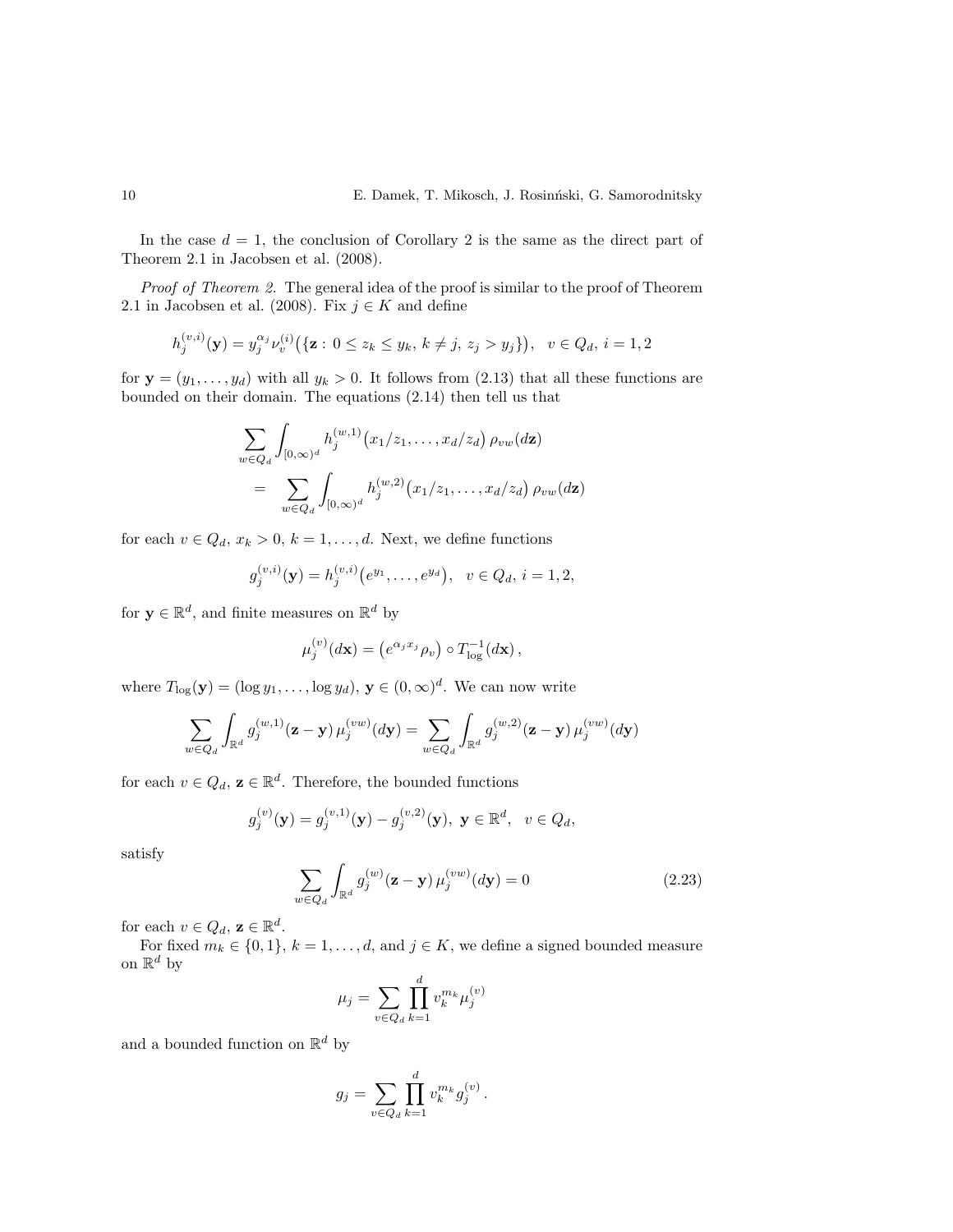Then the system of equations (2.23) implies

$$
\int_{\mathbb{R}^d} g_j(\mathbf{z} - \mathbf{y}) \mu_j(d\mathbf{y}) = 0, \quad \mathbf{z} \in \mathbb{R}^d,
$$
\n(2.24)

and we want to show that  $g_j = 0$  everywhere.

Notice now that the right-hand side of (2.16) is exactly the Fourier transform of  $\mu_j$  at the point  $\mathbf{s} = (\theta_1, \dots, \theta_d)$ . Let  $\varphi$  be the standard normal density in  $\mathbb{R}^d$ . Then, in the standard notation for the additive convolution, we have  $\varphi * \mu_j \in L^1(\mathbb{R}^d)$ , and the equation (2.24) tells us that  $g_j * (\varphi * \mu_j) \equiv 0$ . Let the symbol  $\hat{\phantom{a}}$  denote the distributional Equation transform of a function or a girand massure. By Theorem 0.3 in distributional Fourier transform of a function or a signed measure. By Theorem 9.3 in Rudin (1973) we have that, in the distributional sense,

$$
\mathrm{supp}(\widehat{g}_j) \subseteq \{ \mathbf{s} \in \mathbb{R}^d : \widehat{\varphi}(\mathbf{s})\widehat{\mu}_j(\mathbf{s}) = 0 \} = \{ \mathbf{s} \in \mathbb{R}^d : \widehat{\mu}_j(\mathbf{s}) = 0 \} = \emptyset,
$$

where the last equation is just the condition  $(2.16)$ . Therefore, we conclude that the support of the Fourier transform  $\hat{g}_j$  is empty, hence  $g_j = 0$  almost everywhere. Since the function  $g_j$  is coordinate-wise right-continuous, we see that  $g_j = 0$  everywhere.

The  $2^d \times 2^d$  matrix A with the entries

$$
a_{m_1,\ldots,m_d,v_1,\ldots,v_d} = \prod_{k=1}^d v_k^{m_k}, \quad m_j \in \{0,1\}, v_j \in \{-1,1\}, \quad j=1,\ldots,d,
$$

is non-degenerate (in fact,  $|\text{det } A| = 2^{d2^{d-1}}$ ). Therefore, it follows from the definition of the function  $g_j$  that for each  $v \in Q_d$ ,  $g_j^{(v)} \equiv 0$ , hence  $g_j^{(v,1)} \equiv g_j^{(v,2)}$ . We conclude that

$$
\nu_v^{(1)}(\{\mathbf{z}: 0 \le z_k \le y_k, k \ne j, z_j > y_j\})
$$
  
=  $\nu_v^{(2)}(\{\mathbf{z}: 0 \le z_k \le y_k, k \ne j, z_j > y_j\})$ 

for each  $v \in Q_d$ ,  $y \in (0, \infty)^d$  and  $j \in K$ . This means that, for each  $v \in Q_d$ , the measures  $\nu_v^{(1)}$  and  $\nu_v^{(2)}$  coincide on the set  $\{y_j > 0\}$  for each  $j \in K$ . By the definition of the set  $K$  we obtain  $(2.17)$  and, hence, complete the proof.

The conditions for the cancellation property in (2.16) and its special cases above, are somewhat implicit. On the other hand, in the case of one dimension and a single equation, the presence of a sufficiently large atom in the measure  $\rho$  already guarantees the cancellation property; see Corollary 2.2 in Jacobsen et al. (2008). A similar phenomenon, described in the following statement, occurs in general.

Corollary 3. Let  $(\rho_v, v \in Q_d)$  be  $\sigma$ -finite measures on  $(0, \infty)^d$ , and let  $(\nu_v^{(i)}, v \in Q_d)$  $(Q_d)$ ,  $i = 1, 2$ , be  $\sigma$ -finite measures on  $[0, \infty)^d$ . Suppose that K is a nonempty set satisfying (2.15). Assume, further, that (2.12) and (2.13) hold for this set K.

Suppose that these measures satisfy the system of equations  $(2.14)$ . If for every  $j \in K$  there is  $v^{(j)} \in Q_d$  and an atom  $\mathbf{x}^{(j)} = (x_1^{(j)}, \dots, x_d^{(j)})$  $\binom{(j)}{d}$  of  $\rho_{v^{(j)}}$  with mass  $w^{(j)}$  so large that

$$
w^{(j)}(x_j^{(j)})^{\alpha_j} > \int_{\mathbf{x}\neq \mathbf{x}^{(j)}} x_j^{\alpha_j} \rho_{v^{(j)}}(d\mathbf{x}) + \sum_{v\neq v^{(j)}} \int_{(0,\infty)^d} x_j^{\alpha_j} \rho_v(d\mathbf{x}),
$$

then the conclusion (2.17) holds.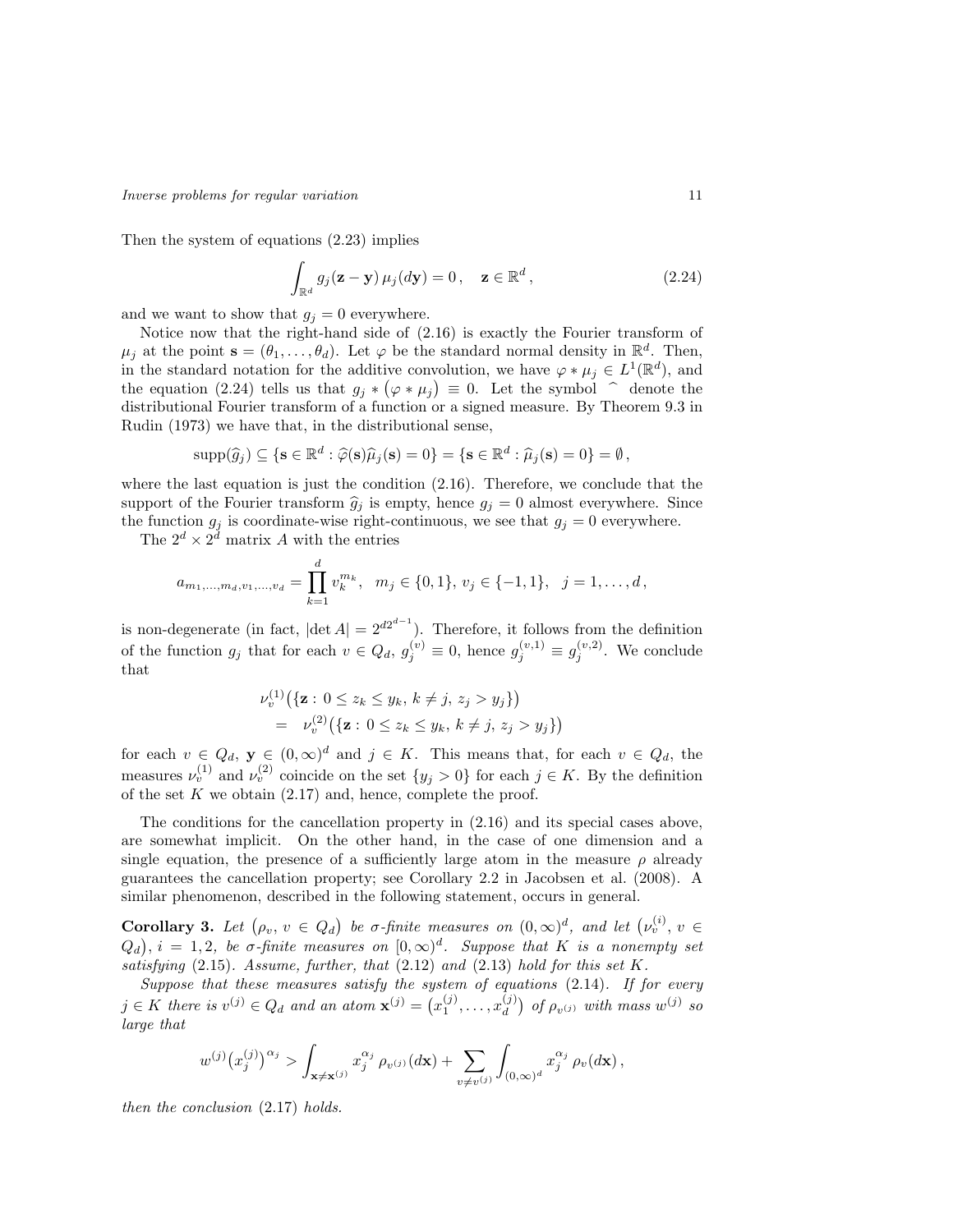Proof. An application of the triangle inequality shows that the assumptions of the corollary, in fact, imply (2.16). Indeed, let  $j \in K$ . We have, for any  $m_1, \ldots, m_d \in \{0, 1\}$ and  $\theta_1, \ldots, \theta_d \in \mathbb{R}$ ,

$$
\left| \sum_{v \in Q_d} \prod_{k=1}^d v_k^{m_k} \int_{(0,\infty)^d} x_j^{\alpha_j} \prod_{k=1}^d x_k^{i\theta_k} \rho_v(d\mathbf{x}) \right|
$$
  
\n
$$
\geq w^{(j)} (x_j^{(j)})^{\alpha_j} - \int_{\mathbf{x} \neq \mathbf{x}^{(j)}} x_j^{\alpha_j} \rho_{v^{(j)}}(d\mathbf{x}) - \sum_{v \neq v^{(j)}} \int_{(0,\infty)^d} x_j^{\alpha_j} \rho_v(d\mathbf{x}) > 0
$$

by the assumption, so none of the expressions in (2.16) can vanish.

We now put together Theorems 1 and 2 and obtain an inverse regular variation result for multiplicative convolutions. It is a multivariate extension of Theorem 2.3 in Jacobsen et al. (2008).

**Theorem 3.** Let  $\alpha > 0$  and  $\rho$ ,  $\nu$  be  $\sigma$ -finite measures on  $\mathbb{R}^d$  such that

$$
\rho(\{\mathbf{x}: x_i = 0\}) = 0 \quad \text{for every } i = 1, \dots, d,
$$

and  $(\nu \circledast \rho) \in \text{RV}(\alpha, \mu)$ . Assume (2.2), (2.3) and

$$
\int_{\mathbb{R}^d} |x_j|^\alpha \prod_{k=1}^d |x_k|^{i\theta_k} \prod_{k=1}^d (\text{sign}(x_k))^{m_k} \rho(d\mathbf{x}) \neq 0 \tag{2.25}
$$

,

for each  $j = 1, \ldots, d, m_1, \ldots, m_d \in \{0, 1\}$  and  $\theta_1, \ldots, \theta_d \in \mathbb{R}$ . Then the measure  $\nu$  is regularly varying with index  $\alpha$ . Moreover, the measures  $(\mu_s)$  in (2.4) converge vaguely as  $s \to \infty$ , in  $\overline{\mathbb{R}}_0^d$  $\int_{0}^{a}$ , to a measure  $\mu_{*}$  satisfying  $(2.5)$ .

Proof. Because of the statement of Theorem 1, we only need to prove that any two subsequential vague limits  $\nu^{(1)}$  and  $\nu^{(2)}$  in that theorem coincide. Note that  $\nu^{(1)}$  and  $\nu^{(2)}$  are two solutions to the equation (2.5), so in order to prove that  $\nu^{(1)} = \nu^{(2)}$  we translate our problem to the cancellation property situation of Theorem 2. For  $v \in Q_d$ denote

$$
\mathcal{Q}_v = \{ \mathbf{x} : x_j v_j \ge 0 \text{ for each } j = 1, ..., d \}
$$

and define

$$
\rho_v(\cdot) = \rho(\{\mathbf{x} \in \mathcal{Q}_v : (|x_1|,\ldots,|x_d|) \in \cdot\}).
$$

Similarly, we define two collections of  $\sigma$ -finite measures on  $[0,\infty)^d$ ,  $(\nu_v^{(i)}, v \in Q_d)$ ,  $i =$ 1, 2, by restricting the measures  $\nu^{(1)}$  and  $\nu^{(2)}$  to the appropriate quadrants. By assumption,  $\nu^{(1)} \otimes \rho = \nu^{(2)} \otimes \rho$ . Writing up this equatlity of measures on  $\mathbb{R}^d$  for each quadrant of  $\mathbb{R}^d$ , we immediately see that the measures  $(\rho_v, v \in Q_d)$  and  $(\nu_v^{(i)}, v \in$  $(Q_d)$ ,  $i = 1, 2$ , satisfy the system of equations (2.14).

We let  $\alpha_j = \alpha$  for  $j = 1, \ldots, d$  and  $K = \{1, \ldots, d\}$ . Then (2.15) holds since the measures  $\nu^{(1)}$  and  $\nu^{(2)}$  are vague limits in  $\overline{\mathbb{R}}_0^d$  and, hence, place no mass at the origin in  $\mathbb{R}^d$ . The assumption (2.12) follows from the fact that both  $\nu^{(1)}$  and  $\nu^{(2)}$  satisfy (2.5) and the scaling property of the tail measure  $\mu$ . Finally, the condition (2.16) follows from (2.25) and elementary manipulation of the sums and integrals. Therefore, Theorem 2 applies, and  $\nu_v^{(1)} = \nu_v^{(2)}$  for each  $v \in Q_d$ . This means that  $\nu^{(1)} = \nu^{(2)}$ .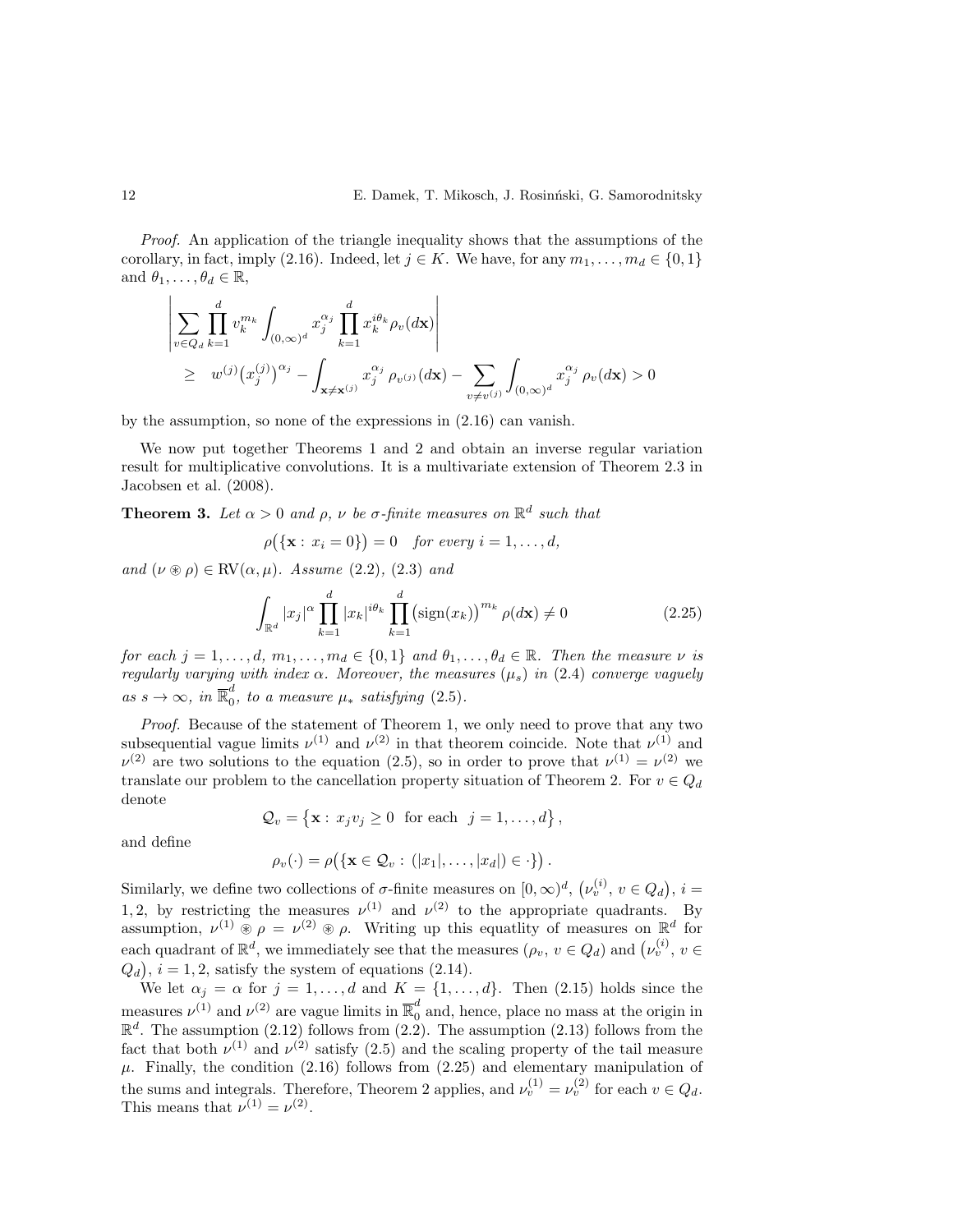Inverse problems for regular variation 13

**Remark 2.** If the tail measure  $\mu$  of  $\nu \otimes \rho$  satisfies

$$
\mu(\{\mathbf{x} : x_k = 0 \text{ for each } k \in K\}) = 0 \tag{2.26}
$$

for some non-empty set  $K \subseteq \{1, \ldots, d\}$ , then every measure  $\mu_*$  satisfying (2.5) has the same property:

$$
\mu_*({\mathbf{x}: x_k = 0 \text{ for each } k \in K}) = 0.
$$

Therefore the measures  $(\nu_v^{(i)}, v \in Q_d), i = 1, 2$ , defined in the proof of Theorem 3 satisfy  $(2.15)$ , and we can apply Theorem 2 with this smaller set K. In other words, if (2.26) holds, then the condition (2.25) in Theorem 3 has to be checked only for  $j \in K$ .

We can extend Theorem 3 to the situation where the measure  $\rho$  puts a positive mass on the axes. The next corollary follows from the theorem by splitting the space  $\mathbb{R}^d$  into subspaces of different dimensions, by setting some of the coordinates equal to zero. We omit details.

**Corollary 4.** Let  $\alpha > 0$  and  $\rho$ ,  $\nu$  be  $\sigma$ -finite measures on  $\mathbb{R}^d$  such that (2.2) and (2.3) hold and  $\nu \otimes \rho \in RV(\alpha, \mu)$ . Assume that for every  $I_0 \subset \{1, ..., d\}$  such that

$$
\rho\big(\big\{\mathbf{x}\in\mathbb{R}^d:\,x_i=0\;\;{\it for\;all}\;i\in I_0\big\}\big)>0
$$

we have for every I such that  $I_0 \cup I = \{1, \ldots, d\},\$ 

$$
\int_{\mathbb{R}^d} |x_j|^\alpha \prod_{k \in I} |x_k|^{i\theta_k} \prod_{k \in I} (\text{sign}(x_k))^{m_k} \rho(d\mathbf{x}) \neq 0 \tag{2.27}
$$

for each  $j \in I$ ,  $m_k \in \{0,1\}$  and  $\theta_k \in \mathbb{R}$ ,  $k \in I$ . Then the conclusions of Theorem 3 hold.

### 3. The inverse problem for weighted sums

In this section we revisit the weighted sums of iid random vectors introduced in Example 1. We consider the special case of diagonal coefficient matrices. Our goal is to apply the generalized cancellation theory of the previous section to investigate under what conditions on the coefficient matrices regular variation of the weighted sum implies regular variation of the underlying iid random vectors.

Let  $(\mathbf{Z}^{(i)})$  be an iid sequence of  $\mathbb{R}^d$ -valued random column vectors with a generic element **Z** and  $(\mathbf{d}^{(i)})$  be deterministic vectors in  $\mathbb{R}^d$ . The *i*th coefficient matrix  $\Psi_i$ is a diagonal matrix with  $\mathbf{d}^{(i)}$  on the main diagonal:  $\Psi_i = \text{diag}(\mathbf{d}^{(i)})$ . The following theorem is the main result of this section. The corresponding result for  $d = 1$  and positive weights  $\psi_i$  was proved in Jacobsen et al. (2008), Theorem 3.3.

**Theorem 4.** Assume that the series  $\mathbf{X} = \sum_{i=1}^{\infty} \Psi_i \mathbf{Z}^{(i)}$  converges a.s.,  $\mathbf{X} \in \text{RV}(\alpha, \mu_{\mathbf{X}})$ and for some  $0 < \delta' < \alpha$ ,

$$
\sum_{i=1}^\infty \|\mathbf{d}^{(i)}\|^{\alpha-\delta'}<\infty\,.
$$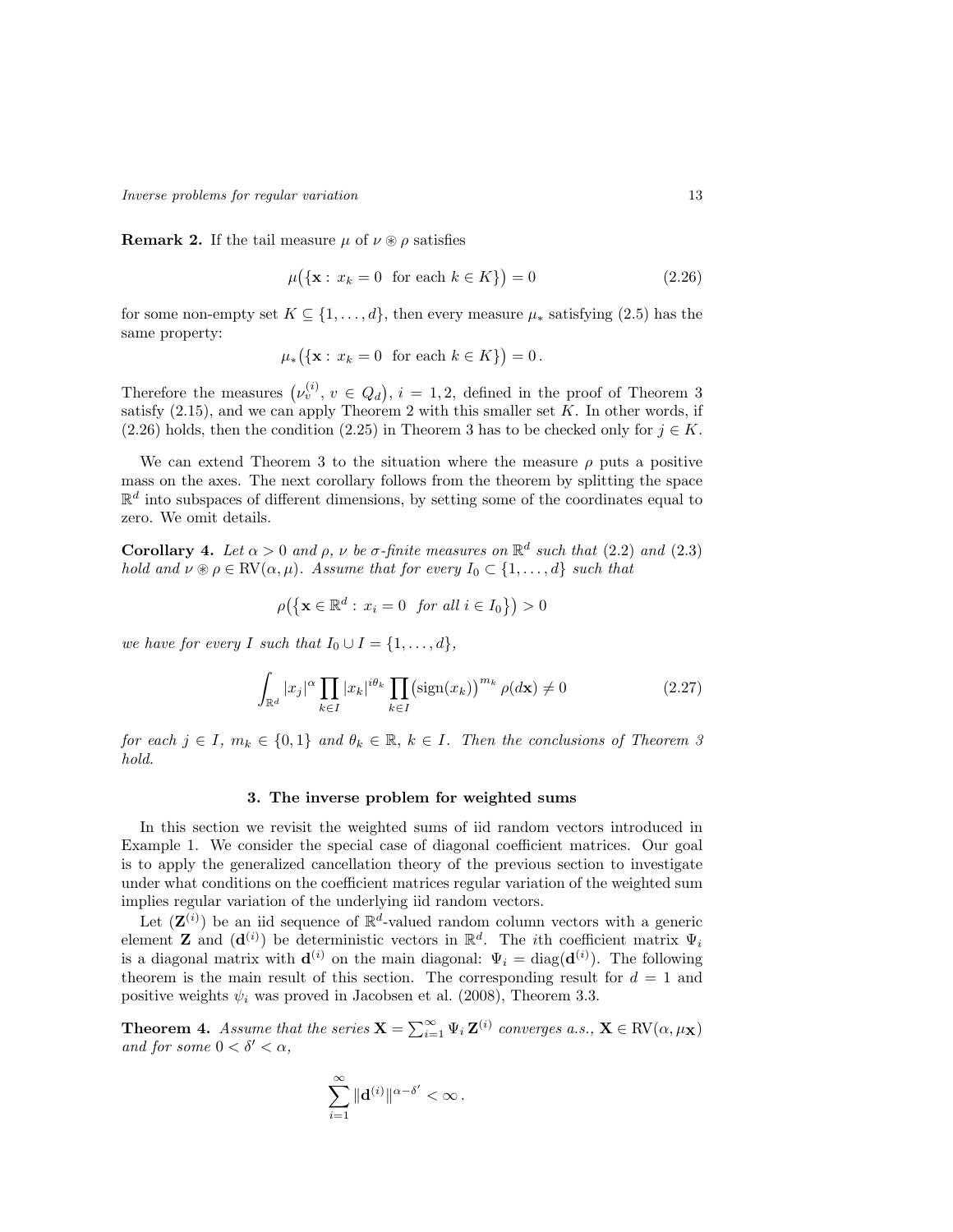Suppose also that all non-zero vectors  $(d^{(i)})$  have non-vanishing coordinates. If for all  $j = 1, \ldots, d$ , for  $m_1, \ldots, m_d \in \{0, 1\}$  and  $\theta_1, \ldots, \theta_d \in \mathbb{R}$ ,

$$
\sum_{i=1}^{\infty} \left[ |d_j^{(i)}|^\alpha \prod_{k=1}^d |d_k^{(i)}|^{i\theta_k} \prod_{k=1}^d \left(\text{sign}(d_k^{(i)})\right)^{m_k} \right] \neq 0,\tag{3.1}
$$

then **Z** is regularly varying with index  $\alpha$  and (1.1) holds.

We start with the following lemma.

**Lemma 1.** Assume the conditions of Theorem 4 but the vectors  $\mathbf{d}_i$ ,  $i = 1, 2, \ldots,$  may also contain zero components. Then, for any Borel set  $A \subset \mathbb{R}^d$  bounded away from the origin and such that A is a  $\mu_X$ -continuity set,

$$
P(s^{-1}\mathbf{X} \in A) \sim \sum_{i=1}^{\infty} P(s^{-1}\Psi_i \mathbf{Z} \in A), \quad s \to \infty.
$$
 (3.2)

*Proof.* For every  $j = 1, ..., d$ , we may assume that there is  $i(j) = 1, 2, ...$  such that  $d_j^{(i(j))} \neq 0$  for, if this is not the case, we can simply delete the jth coordinate. Denote

$$
\mathbf{Y}^{(j)} = \mathbf{X} - \Psi_{i(j)} \, \mathbf{Z}^{(i(j))}
$$

and choose  $M_j > 0$  such that  $P(||\mathbf{Y}^{(j)}|| \leq M_j) > 0$ ,  $j = 1, ..., d$ . We have for  $s > 0$ and  $j = 1, \ldots, d$ ,

$$
P(||\mathbf{X}|| > s) \ge P(||\mathbf{Y}^{(j)}|| \le M_j)P(|d_j^{(i(j))}||Z_j| > s + M_j),
$$

and the regular variation of **X** implies that there is  $C_j > 0$  such that

$$
P(|Z_j| > s) \le C_j P(|\mathbf{X}|| > s), \quad s > 0,
$$

and therefore there is  $C > 0$  such that

$$
P(||\mathbf{Z}|| > s) \le C P(||\mathbf{X}|| > s) \quad \text{for all } s > 0. \tag{3.3}
$$

We write  $\mathbf{X}_q = \sum_{i=1}^q \Psi_i \mathbf{Z}^{(i)}$  and  $\mathbf{X}^q = \mathbf{X} - \mathbf{X}_q$  for  $q \ge 1$ . In the usual notation,

$$
A^{\epsilon} = \{ \mathbf{y} \in \mathbb{R}_0^d : d(\mathbf{y}, A) \le \epsilon \}, \ \ A_{\epsilon} = \{ \mathbf{y} \in A : d(\mathbf{y}, A^c) > \epsilon \},
$$

we have

$$
P(s^{-1}\mathbf{X}_q \in A_\epsilon) P(||\mathbf{X}^q||) \le \epsilon s)
$$
  
\$\le P(s^{-1}\mathbf{X} \in A) \le P(s^{-1}\mathbf{X}\_q \in A^\epsilon) + P(||\mathbf{X}^q|| > \epsilon s).\$ (3.4)

Proceeding as in the Appendix of Mikosch and Samorodnitsky (2000) and using (3.3), we obtain

$$
\lim_{q\to\infty}\limsup_{s\to\infty}\frac{P(\|\mathbf{X}^q\|>s)}{P(\|\mathbf{X}\|>s)}=0.
$$

Therefore and by virtue of (3.4) it suffices to prove the lemma for  $X_q$  insetad of X. In what follows, we assume  $q < \infty$  and suppress the dependence of **X** on q in the notation.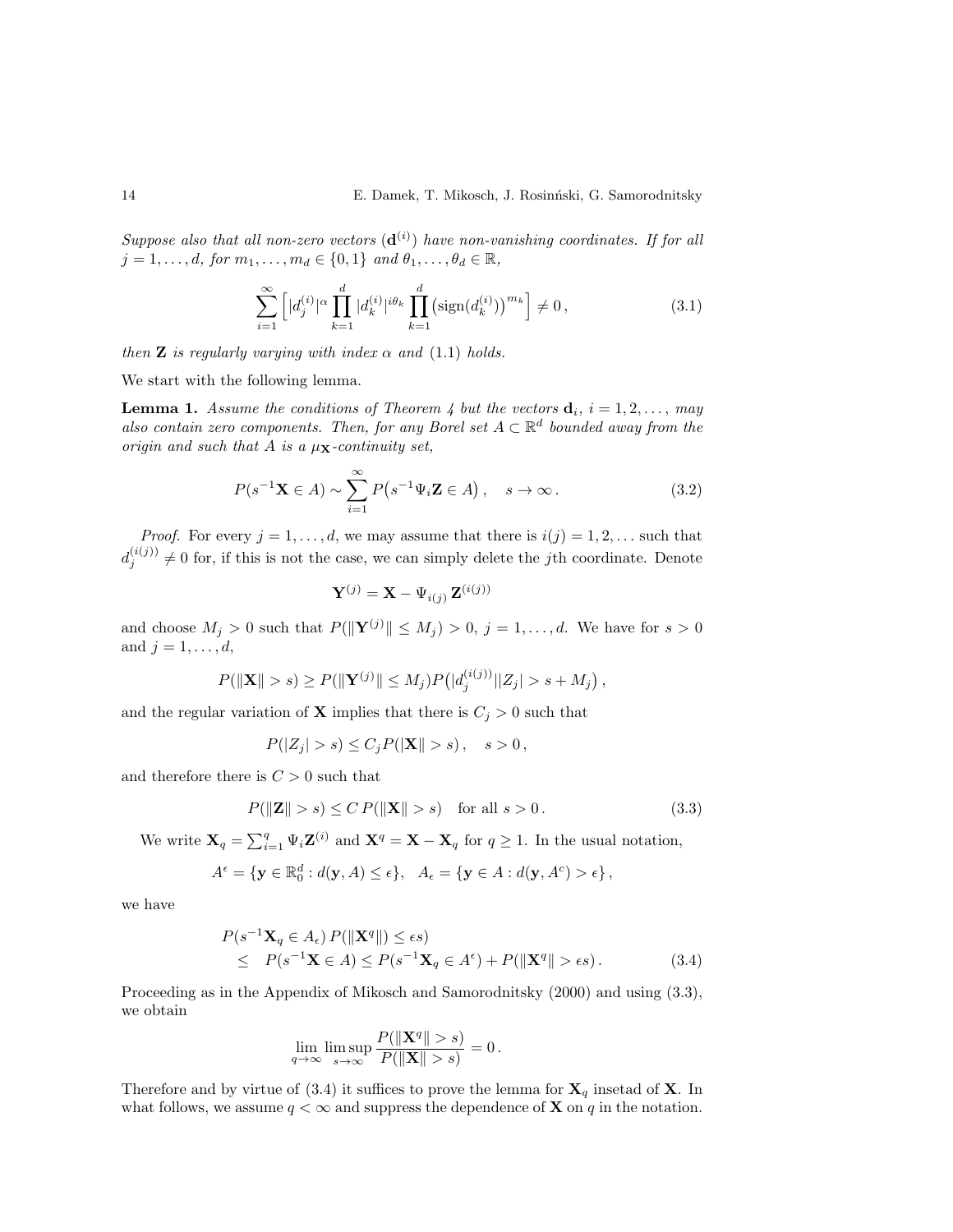Inverse problems for regular variation 15

Let  $M = \max_{i=1,...,q, j=1,...,d} |d_j^{(i)}|$ . For  $\epsilon > 0$  we have

$$
P(s^{-1}\mathbf{X} \in A_{\epsilon})
$$
  
\$\leq \sum\_{j=1}^{q} P(s^{-1}\Psi\_j \mathbf{Z} \in A) + \frac{q(q-1)}{2} \left( P\left( \|\mathbf{Z}\| > \frac{s\epsilon}{(q-1)M} \right) \right)^2\$.

Hence, by  $(3.3)$  and regular variation of  $X$ ,

$$
\mu_{\mathbf{X}}(A_{\epsilon}) \le \liminf_{s \to \infty} \frac{P(s^{-1}\mathbf{X} \in A_{\epsilon})}{P(\|\mathbf{X}\| > s)} \le \liminf_{s \to \infty} \frac{\sum_{j=1}^{q} P(s^{-1}\Psi_j \mathbf{Z} \in A)}{P(\|\mathbf{X}\| > s)}.
$$

Letting  $\epsilon \downarrow 0$  and using that A is a  $\mu$ **x**-continuity set, we have

$$
\mu_{\mathbf{X}}(A) \le \liminf_{s \to \infty} \frac{\sum_{j=1}^q P(s^{-1} \Psi_j \mathbf{Z} \in A)}{P(\|\mathbf{X}\| > s)},
$$

and (3.2) will follow once we show that

$$
\mu_{\mathbf{X}}(A) \ge \limsup_{s \to \infty} \frac{\sum_{j=1}^{q} P(s^{-1} \Psi_j \mathbf{Z} \in A)}{P(\|\mathbf{X}\| > s)}.
$$
\n(3.5)

.

Let  $\delta:=\inf\{\|\mathbf{x}\|:\,\mathbf{x}\in A\}>0.$  For  $0<\epsilon<\delta$  write

$$
P(s^{-1}\mathbf{X} \in A^{\epsilon}) \geq P\left(\bigcup_{i=1}^{q} \left\{ s^{-1}\Psi_{i}\mathbf{Z}^{(i)} \in A, \left\| \sum_{1 \leq l \neq i \leq q} \Psi_{l}\mathbf{Z}^{(l)} \right\| \leq s\epsilon \right\} \right)
$$
  

$$
\geq \sum_{i=1}^{q} P\left(s^{-1}\Psi_{i}\mathbf{Z}^{(i)} \in A, \left\| \sum_{1 \leq l \neq i \leq q} \Psi_{l}\mathbf{Z}^{(l)} \right\| \leq s\epsilon \right)
$$
  

$$
-\frac{q(q-1)}{2} \left( P(\|\mathbf{Z}\| \geq s\delta/M) \right)^{2}
$$
  

$$
\geq \sum_{i=1}^{q} P\left(s^{-1}\Psi_{i}\mathbf{Z}^{(i)} \in A\right) - \frac{q(q-1)}{2} \left( P(\|\mathbf{Z}\| \geq s\delta/M) \right)^{2}
$$
  

$$
-q(q-1)P(\|\mathbf{Z}\| \geq s\delta/M)P(\|\mathbf{Z}\| \geq s\epsilon/((q-1)M)).
$$

Thus by regular variation of  $X$  and  $(3.3)$ ,

$$
\mu_{\mathbf{X}}(A^{\epsilon}) \ge \limsup_{s \to \infty} \frac{P(s^{-1}\mathbf{X} \in A^{\epsilon})}{P(\|\mathbf{X}\| > s)} \ge \limsup_{s \to \infty} \frac{\sum_{i=1}^{q} P(s^{-1}\Psi_j \mathbf{Z} \in A)}{P(\|\mathbf{X}\| > s)}
$$

Letting  $\epsilon \downarrow 0$  and using the  $\mu_{\mathbf{X}}$ -continuity of A, we obtain the desired relation (3.5).

Proof of Theorem 4. It follows from Lemma 1 that the measure

$$
\mu(\cdot) = \sum_{i=1}^{\infty} P(\Psi_i \mathbf{Z} \in \cdot) \text{ on } \mathbb{R}^d
$$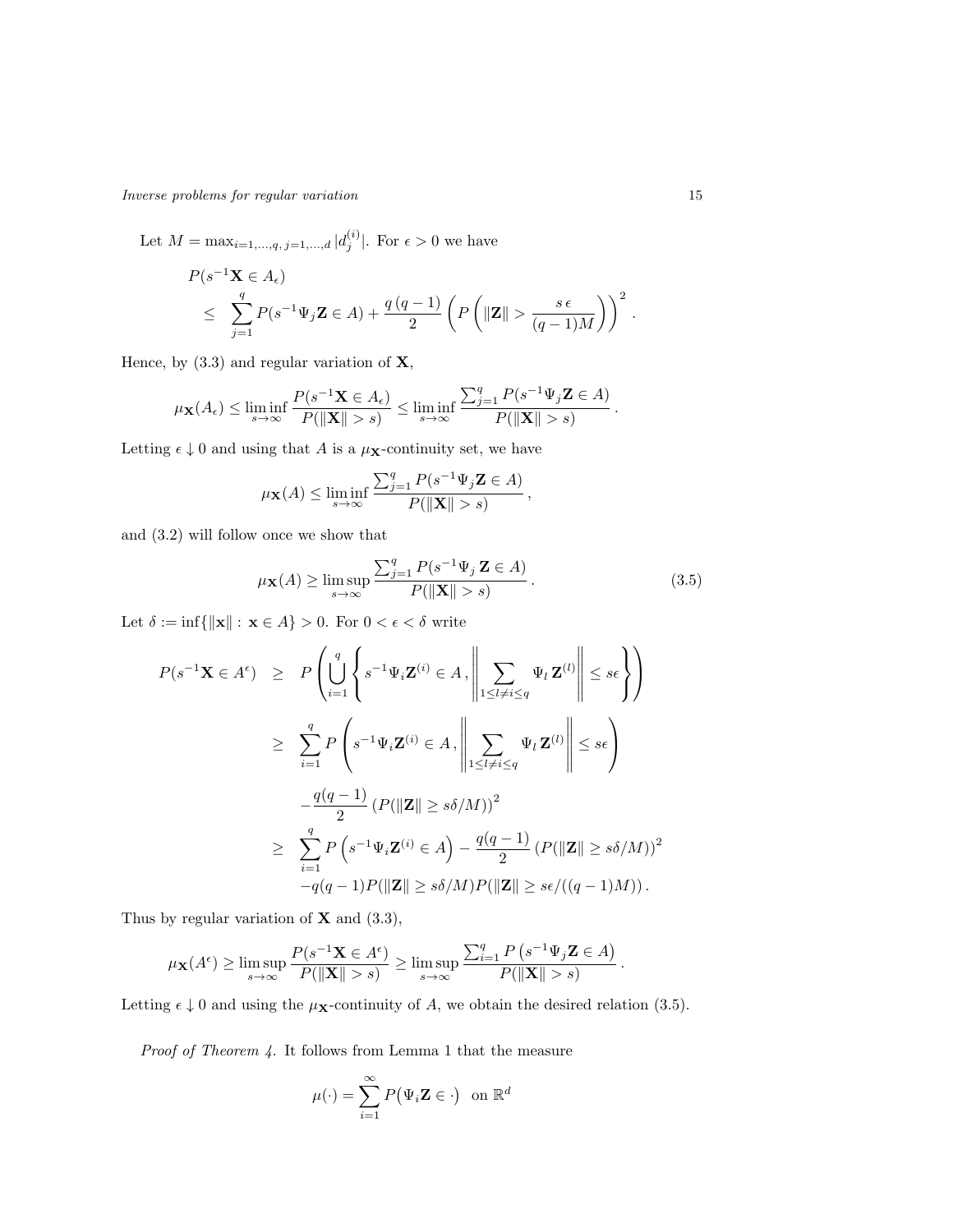is regularly varying with index  $\alpha$ . Note that  $\mu = \nu \circledast \rho$ , where  $\nu$  is the law of **Z** (a probability measure), and

$$
\rho = \sum_{i=1}^\infty \delta_{\bold{d}^{(i)}}\,,
$$

with the usual notation  $\delta_{\mathbf{a}}$  standing for the unit mass at the point  $\mathbf{a} \in \mathbb{R}^d$ . Note that the conditions of Theorem 3 are satisfied; in particular (2.3) holds because the measure  $\rho$  has bounded support. Therefore, the conclusion of Theorem 4 follows.

Of course, if some of the non-zero vectors  $(\mathbf{d}^{(i)})$  have vanishing coordinates, we can use Corollary 4 instead of Theorem 3, and obtain regular variation of the vector Z under a more extensive set of conditions than (3.1).

A special case of the setup of this section is a sum with scalar weights, of the type  $\mathbf{X} = \sum_{i=1}^{\infty} \psi_i \mathbf{Z}^{(i)}$ , where  $(\psi_i)$  is a sequence of scalars. Applying Theorem 4 with  $d_j^{(i)} = \psi_i, j = 1, \ldots, d$  for  $i = 1, 2, \ldots$ , we obtain the following corollary.

**Corollary 5.** Let  $\alpha > 0$ , and suppose that for some  $0 < \delta < \alpha$ ,

$$
\sum_{i=1}^{\infty} |\psi_i|^{\alpha-\delta} < \infty. \tag{3.6}
$$

Assume that the series  $\mathbf{X} = \sum_{i=1}^{\infty} \psi_i \mathbf{Z}^{(i)}$  converges a.s. and  $\mathbf{X}$  is regularly varying with index  $\alpha$ . If

$$
\sum_{j=1}^{\infty} |\psi_j|^{\alpha + i\theta} \neq 0, \quad \theta \in \mathbb{R}, \quad and \tag{3.7}
$$

$$
\sum_{j:\psi_j>0} \psi_j^{\alpha+i\theta} \neq \sum_{j:\psi_j<0} |\psi_j|^{\alpha+i\theta}, \quad \theta \in \mathbb{R},
$$
\n(3.8)

then  $\mathbf{Z} \in \text{RV}(\alpha, \mu_{\mathbf{Z}})$  and the tail measure  $\mu_{\mathbf{Z}}$  satisfies

$$
\frac{P(s^{-1}\mathbf{X}\in\cdot)}{P(|\mathbf{Z}|>s)}\xrightarrow{v}\psi_+\mu_{\mathbf{Z}}(\cdot)+\psi_-\mu_{\mathbf{Z}}(-\cdot),\quad s\to\infty\,,
$$

where

$$
\psi_{+} = \sum_{j:\psi_{j} > 0} \psi_{j}^{\alpha} \quad and \quad \psi_{-} = \sum_{j:\psi_{j} < 0} |\psi_{j}|^{\alpha}.
$$
 (3.9)

Remark 3. Corollary 5 has a natural converse statement. Specifically, if either (3.7) or (3.8) fail to hold for some real  $\theta$ , then there is a random vector **Z** that is not regularly varying but  $\mathbf{X} = \sum_{i=1}^{\infty} \psi_i \mathbf{Z}^{(i)}$  is regularly varying. Indeed, suppose, for example, that  $(3.7)$  fails for some real  $\theta_0$ . We use a construction similar to that in Jacobsen et al. (2008). Choose real numbers a, b satisfying  $0 < a^2 + b^2 \le 1$ , and define a measure on  $(0, \infty)$  by

$$
\nu_0(dx) = [1 + a \cos(\theta_0 \log x) + b \sin(\theta_0 \log x)] \nu^{\alpha}(dx), \qquad (3.10)
$$

where  $\nu^{\alpha}$  is given in (2.11). Choose  $r > 0$  large enough so that  $\nu_0(r, \infty) \leq 1$ , define a probability law on  $(0, \infty)$  by

$$
\mu_0(B) = \nu_0\big(B \cap (r,\infty)\big) + \big[1 - \nu_0(r,\infty)\big] \mathbf{1}_B(1) \quad \text{for any Borel set } B,
$$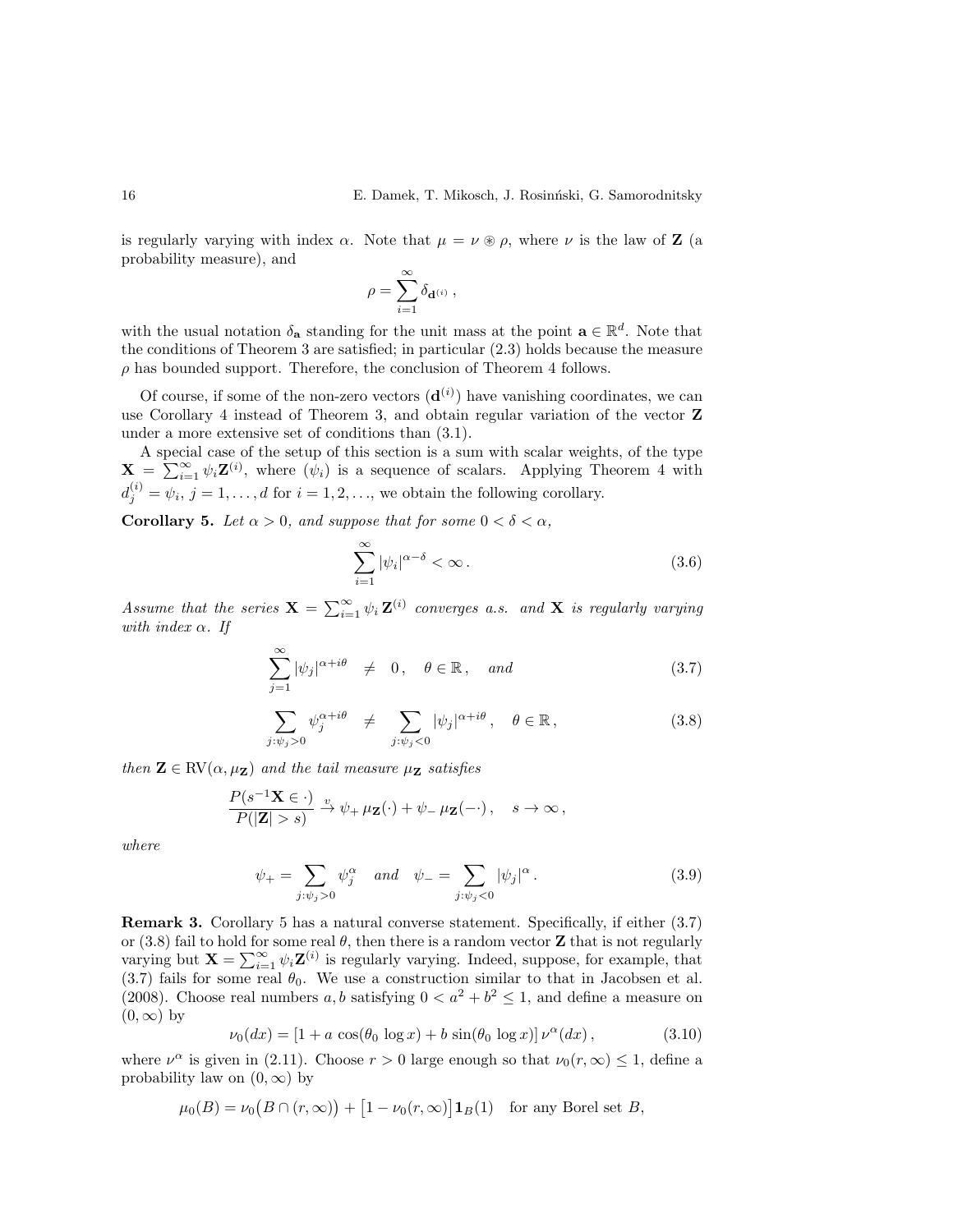and a probability law on  $\mathbb R$  by

$$
\mu_*(\cdot) = \frac{1}{2}\mu_0(\cdot) + \frac{1}{2}\mu_0(-\cdot).
$$

Obviously,  $\mu_*$  is not a regularly varying probability measure. Therefore, neither is the random vector  $\mathbf{Z} = (Z, 0, \dots, 0)$  regularly varying, where Z has distribution  $\mu_*$ .

Since the vector **Z** is symmetric, the series  $\mathbf{X} = \sum_{i=1}^{\infty} \psi_i \mathbf{Z}^{(i)}$  converges a.s. under the assumption (3.6); see Lemma A.3 in Mikosch and Samorodnitsky (2000), and the argument in Jacobsen et al. (2008) shows that **X** is regularly varying with index  $\alpha$ .

On the other hand, suppose that (3.8) fails for some real  $\theta_0$ . Define  $\nu_0$  as in (3.10), and define another measure on  $(0, \infty)$  by

$$
\nu_1(dx) = [1 - a \cos(\theta_0 \log x) - b \sin(\theta_0 \log x)] \nu^{\alpha}(dx).
$$

Convert  $\nu_0$  into a probability measure  $\mu_0$  as above, and similarly convert  $\nu_1$  into a probability measure  $\mu_1$ . Define a probability measure on R by

$$
\mu_*(\cdot) = \frac{1}{2}\mu_0(\cdot) + \frac{1}{2}\mu_1(-\cdot).
$$

Once again, let  $\mathbf{Z} = (Z_1, 0, \ldots, 0)$ , where  $Z_1 \sim \mu_*$ . Then **Z** is not regularly varying, and neither is the vector

$$
\tilde{\mathbf{Z}} = \left\{ \begin{array}{ll} \mathbf{Z}, & \text{if } 0 < \alpha \le 1, \\ \mathbf{Z} - E(\mathbf{Z}), & \text{if } \alpha > 1. \end{array} \right.
$$

As before, the series  $\mathbf{X} = \sum_{i=1}^{\infty} \psi_i \tilde{\mathbf{Z}}^{(i)}$  converges a.s. under the assumption (3.6), and **X** is regularly varying with index  $\alpha$ .

We proceed with several examples of the situation described in Corollary 5. We say that the coefficients  $\psi_1, \psi_2, \ldots$ , are  $\alpha$ -regular variation determining if regular variation of  $\mathbf{X} = \sum_{i=1}^{\infty} \psi_i \mathbf{Z}^{(i)}$  implies regular variation of Z. In other words, both conditions (3.7) and (3.8) must be satisfied.

**Example 3.** Let  $q < \infty$  and assume that  $\psi_i = 1, i = 1, \ldots, q, \psi_i = 0$  for  $i > q$ . By Corollary 5 these coefficients are  $\alpha$ -regular variation determining and  $P(s^{-1}\mathbf{X} \in \cdot) \sim$  $qP(s^{-1}\mathbf{Z} \in \cdot)$  as  $s \to \infty$ . For  $d = 1$  (only in this case the notion of subexponentiality is properly defined) this property is in agreement with the convolution root property of subexponential distributions; see Embrechts et al. (1979); cf. Proposition A3.18 in al. Embrechts et al.  $(1997)$ . Indeed, if X is a positive random variable then regular variation of Z implies subexponentiality.

**Example 4.** Again, let  $q < \infty$  and  $\psi_j = 0$  for  $j > q$ . If, say,  $|\psi_1|^{\alpha} > \sum_{j=2}^q |\psi_j|^{\alpha}$ , then both conditions (3.7) and (3.8) are satisfied and therefore the coefficients are  $\alpha$ -regular variation determining. This is, of course, the same phenomenon as in Corollary 3. In the special case,  $q = 2$ , if  $\psi_1 \neq -\psi_2$ , then the coefficients are  $\alpha$ -regular variation determining. On the other hand, If  $\psi_1 = -\psi_2$ , then condition (3.8) fails, and the coefficients are not  $\alpha$ -regular variation determining. This means that regular variation of  $X = Z_1 - Z_2$  does not necessarily imply regular variation of Z.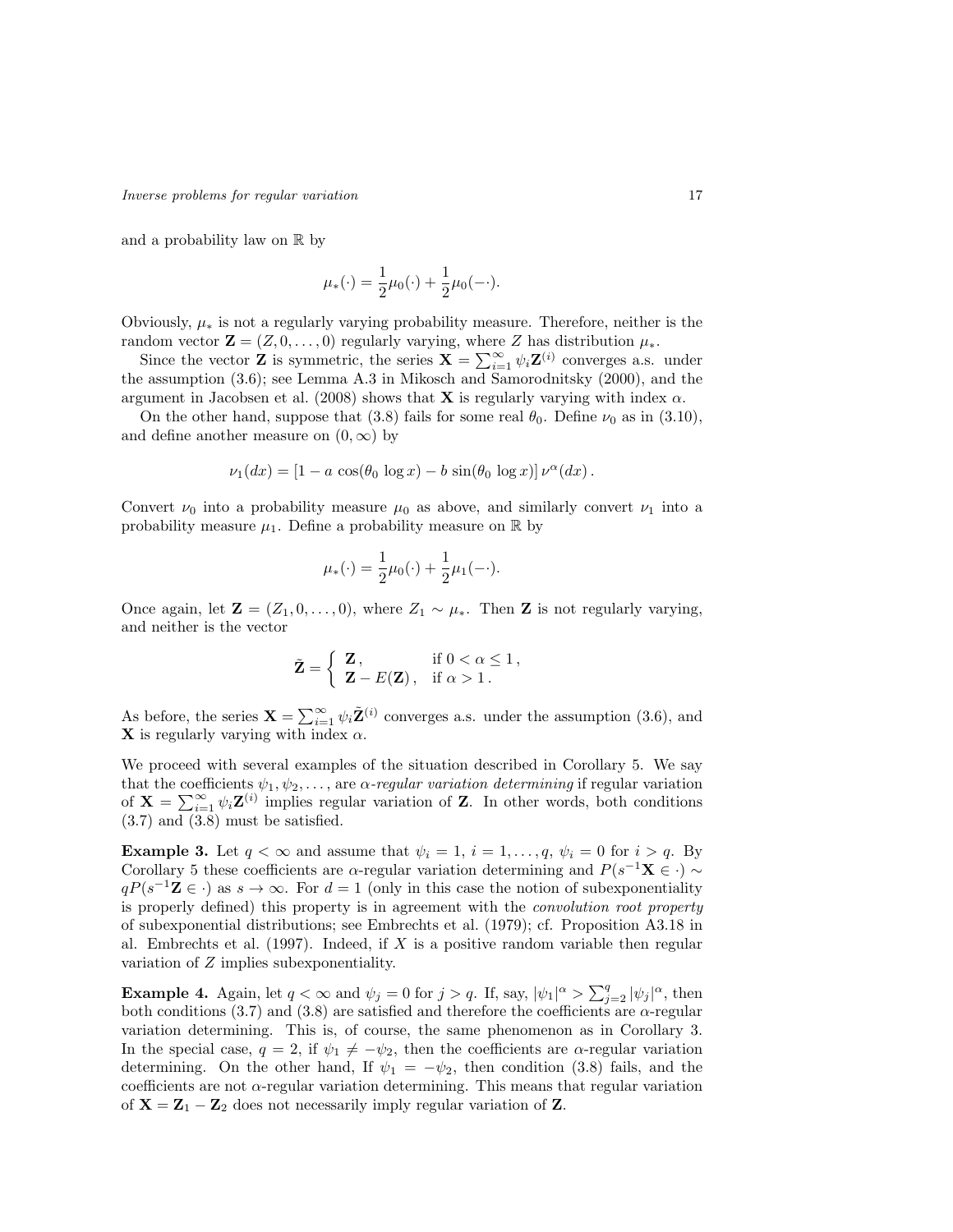**Example 5.** A stationary causal AR(1) process solves the equation  $X_t = \beta X_{t-1} + Z_t$ ,  $t \in \mathbb{Z}$ , for an iid sequence  $(\mathbf{Z}_t)$  and a real number  $\beta$ . We assume that **X** is regularly varying with index  $\alpha > 0$ . Then the stationary causal solution exists if and only if  $\beta \in (-1,1)$ . A generic element of  $(\mathbf{X}_t)$  satisfies the relation  $\mathbf{X} \stackrel{d}{=} \sum_{j=1}^{\infty} \beta^{j-1} \mathbf{Z}_j$ . Then the left-hand side of (3.7) becomes

$$
\sum_{j=0}^{\infty} |\beta|^{j(\alpha+i\theta)} = (1 - |\beta|^{\alpha+i\theta})^{-1}
$$

which does not vanish for  $\theta \in \mathbb{R}$ . For  $\beta \in (-1,0)$ , relation (3.8) turns into

$$
\sum_{j=0}^{\infty} |\beta|^{2j(\alpha+i\theta)} = \frac{1}{1-|\beta|^{2(\alpha+i\theta)}} \neq
$$
  

$$
\sum_{j=0}^{\infty} |\beta|^{(2j+1)(\alpha+i\theta)} = \frac{|\beta|^{\alpha+i\theta}}{1-|\beta|^{2(\alpha+i\theta)}},
$$

which is always satisfied for  $\theta \in \mathbb{R}$ . Therefore, regular variation of the marginal distribution of an  $AR(1)$  process is equivalent to regular variation of the noise variables.

## 4. The inverse problem for products

We now apply the generalized cancellation theory to Example 2 above. We concentrate on the case of multiplication by a random diagonal matrix. Specifically, let  $\mathbf{A} = \text{diag}(A_1, \ldots, A_d)$  for some random variables  $(A_i)$ ,  $i = 1, \ldots, d$ . The following theorem is an easy application of Theorem 3.

**Theorem 5.** Assume that  $P(A_i = 0) = 0$  for  $j = 1, ..., d$ . Let  $A = \text{diag}(A_1, ..., A_d)$ . Let **Z** be a d-dimensional random vector independent of **A**, such that  $X = AZ$  is regularly varying with index  $\alpha > 0$ . If  $E\|\mathbf{A}\|^{\alpha+\delta} < \infty$  for some  $\delta > 0$  and

$$
E\left(|A_j|^\alpha \prod_{k=1}^d (|A_k|^{i\theta_k} (\text{sign}(A_k))^{m_k})\right) \neq 0 \tag{4.1}
$$

for each  $j = 1, \ldots, d, m_1, \ldots, m_d \in \{0, 1\}$  and  $\theta_1, \ldots, \theta_d \in \mathbb{R}$ , then **Z** is regularly varying with index  $\alpha > 0$ . Moreover, (1.3) holds.

A special case is multiplication of a random vector by an independent scalar random variable, corresponding to  $A_1 = \ldots = A_d = A$  for some random variable A. The following corollary restates Theorem 5 in this special case.

Corollary 6. Let A be a random variable independent of a d-dimensional random vector **Z** such that  $X = AZ$  is regularly varying with index  $\alpha > 0$ . If  $E|A|^{\alpha+\delta} < \infty$  for some  $\delta > 0$  and

$$
E|A|^{\alpha+i\theta} \neq 0, \quad \theta \in \mathbb{R}, \tag{4.2}
$$

$$
EA_+^{\alpha+i\theta} \neq EA_-^{\alpha+i\theta}, \quad \theta \in \mathbb{R}, \tag{4.3}
$$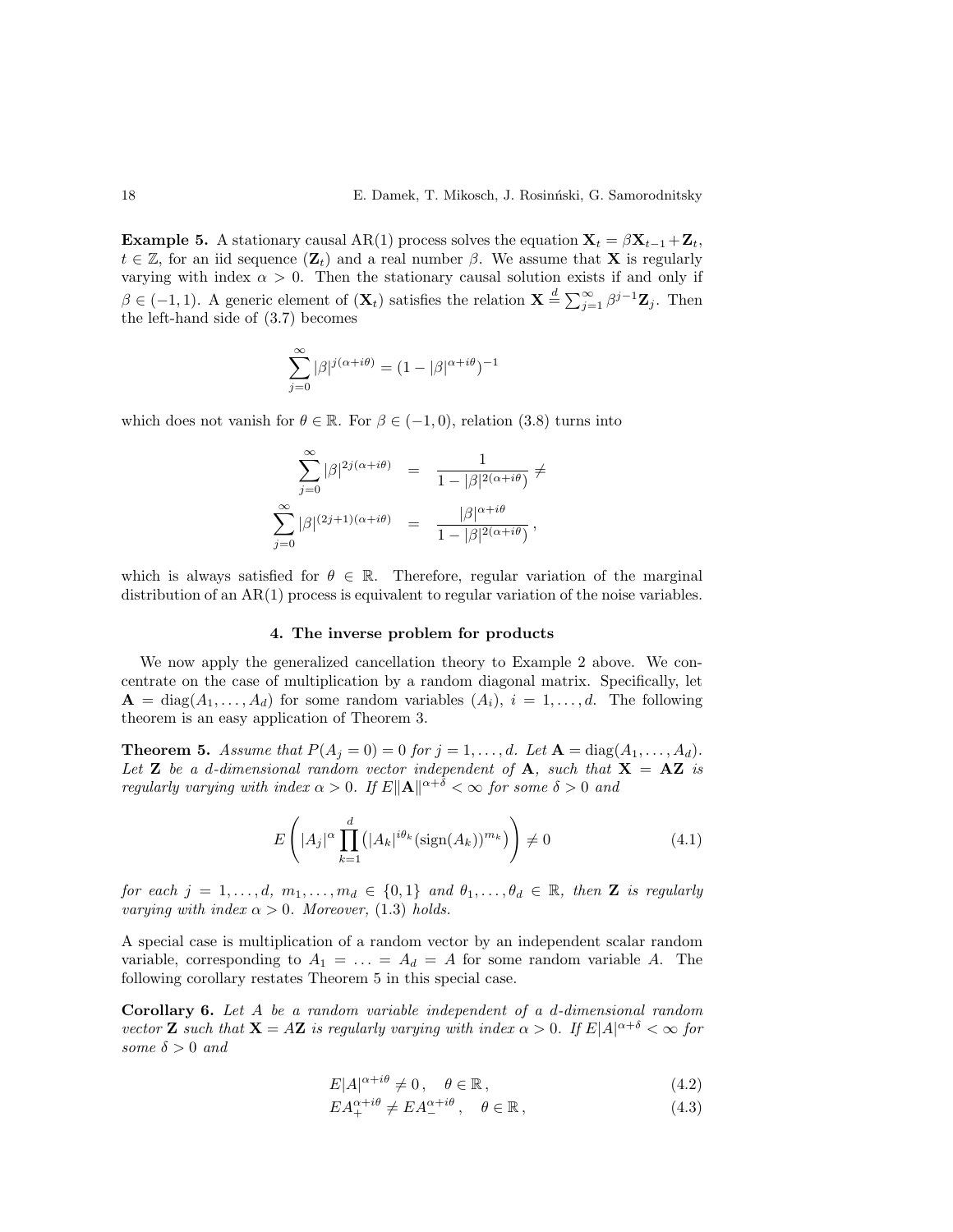then **Z** is regularly varying with index  $\alpha > 0$ . Moreover, the tail measure  $\mu_Z$  of **Z** satisfies

$$
\frac{P(s^{-1}\mathbf{X}\in\cdot)}{P(|\mathbf{Z}|>s)}\xrightarrow{v} EA_+^{\alpha} \mu_{\mathbf{Z}}(\cdot) + EA_-^{\alpha} \mu_{\mathbf{Z}}(-\cdot), \quad s \to \infty,
$$

where  $A_+ = \max(A, 0), A_- = \max(-A, 0).$ 

Using terminology similar to that of the previous section, we say that a random variable A is  $\alpha$ -regular variation determining if regular variation with index  $\alpha$  of  $\mathbf{X} = A\mathbf{Z}$  implies regular variation of  $\mathbf Z$ . Corollary 6 shows that if A satisfies both conditions (4.2) and (4.3), then A is α-regular variation determining. On the other hand, a construction similar to that in Remark 3 shows that, if one of the conditions  $(4.2)$  and  $(4.3)$  fails, then one can construct an example of a random vector Z that is not regularly varying but  $X = AZ$  is regularly varying with index  $\alpha$ . Therefore, conditions (4.2) and (4.3) are necessary and sufficient for A being  $\alpha$ -regular variation determining.

Jacobsen et al. (2008), Theorem 4.2, proved this result for positive A. They gave various examples of distributions on  $(0, \infty)$  which are  $\alpha$ -regular variation determining, including the gamma, log-normal, Pareto distributions, the distribution of the powers of the absolute value of a symmetric normal random variable, of the absolute values of a Cauchy random variable (for  $\alpha < 1$ ) and any positive random variable whose log-transform is infinitely divisible. The condition in (4.3) rules out a whole class of important distributions: no member of the class of symmetric distributions is  $\alpha$ regular variation determining. Even non-symmetric distributions with  $EA^{\alpha}_{+} = EA^{\alpha}_{-}$ are not  $\alpha$ -regular variation determining. For a further example, consider a uniform random variable  $A \sim U(a, b)$  for  $a < b$ . If  $a = -b$ , then A cannot be  $\alpha$ -regular variation determining since it has a symmetric distribution. On the other hand, an elementary calculation shows that in all other cases both conditions (4.2) and (4.3) hold. Therefore, the only non- $\alpha$ -regular variation determining uniform random variables are the symmetric ones.

In financial time series analysis, models for returns are often of the form  $X_t =$  $A_tZ_t$ , where  $(A_t)$  is some volatility sequence and  $(Z_t)$  is an iid multiplicative noise sequence such that  $A_t$  and  $Z_t$  are independent for every t and  $(X_t)$  constitutes a strictly stationary sequence. In most parts of the literature it is assumed that the volatility  $A_t$  is non-negative. It is often assumed that  $X_t$  is heavy-tailed, e.g. regularly varying with some index  $\alpha > 0$ ; see Davis and Mikosch (2009b,a). Notice that  $A_t$  and  $Z_t$  are not observable; it depends on the model to which of the variables  $A_t$  or  $Z_t$  one assigns regular variation. For example, in the case of a GARCH process  $(X_t)$ ,  $(A_t)$ is regularly varying with index  $\alpha > 0$  and the iid noise  $(Z_t)$  has lighter tails and is symmetric. On the other hand, if one only assumes that  $X_t$  is regularly varying with index  $\alpha$  and  $E|Z|^{\alpha+\delta} < \infty$  for some  $\delta > 0$  and Z is symmetric, one cannot conclude that  $A_t$  is regularly varying.

#### 5. Non-diagonal matrices

The (direct) statements of Examples 1 and 2 of Section 1 deal with transformations of regularly varying random vectors involving matrices that do not have to be diagonal matrices. On the other hand, all the converse statements of Sections 3 and 4 deal only with diagonal matrices. Generally, we do not know how to solve inverse problems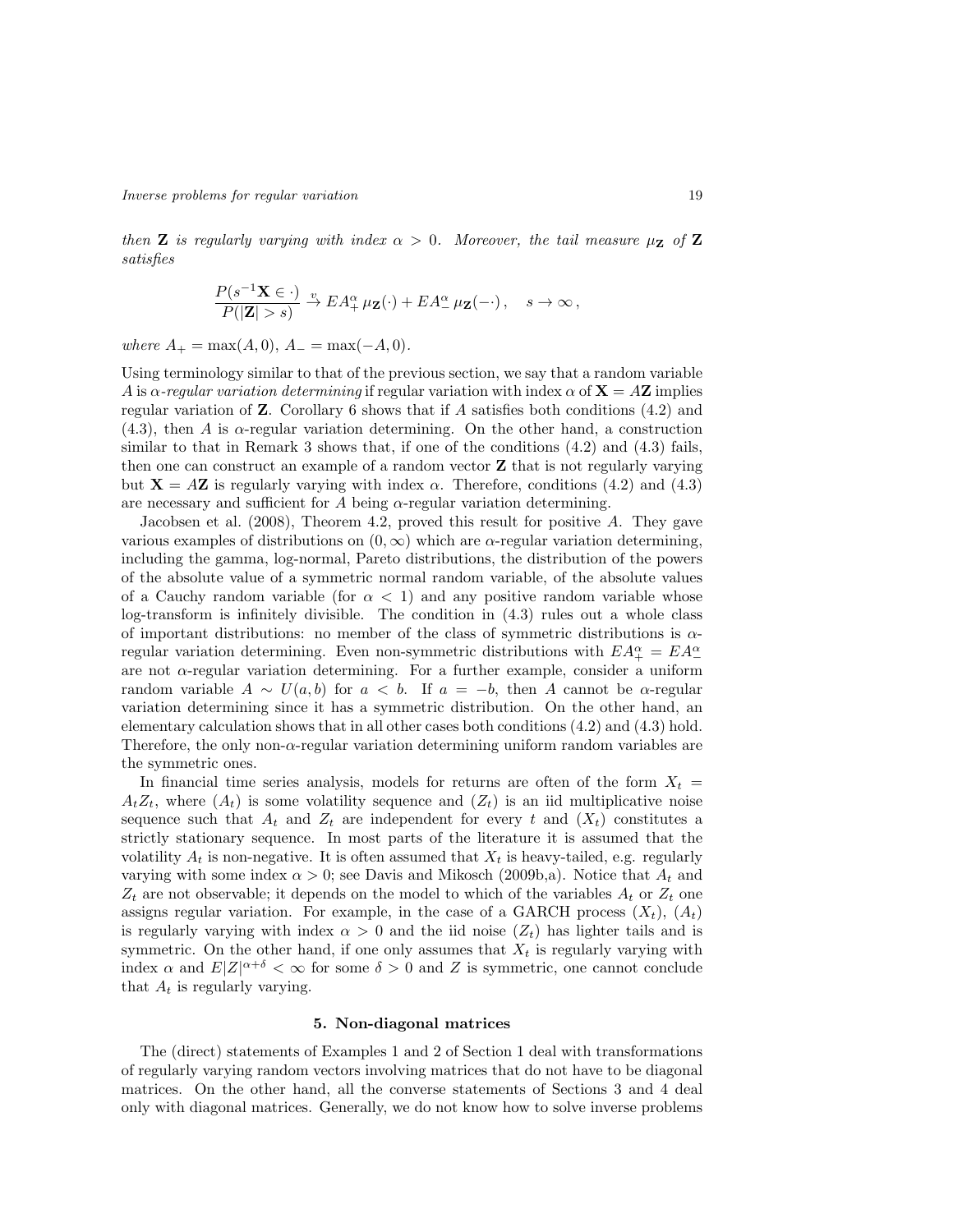involving non-diagonal matrices. This section describes one of the very few "nondiagonal" situations where we can prove a converse statement. We restrict ourselves to the case of finite weighted sums and square matrices.

**Theorem 6.** Let  $X = \sum_{j=1}^q \Psi_j Z_j$ , where  $Z_j$ ,  $j = 1, \ldots, q$ , are iid  $\mathbb{R}^d$ -valued random vectors and  $\Psi_j$ ,  $j = 1, \ldots, q$ , deterministic  $(d \times d)$ -matrices. Assume that  $X \in$ RV( $\alpha, \mu_X$ ) for some  $\alpha > 0$ . If all the matrices  $\Psi_j$ ,  $j = 1, \ldots, q$  are invertible, and

$$
(\gamma(\Psi_1))^{\alpha} > \sum_{j=2}^{q} \|\Psi_j\|^{\alpha}, \qquad (5.1)
$$

where  $\gamma(\Psi_1) = \min_{\mathbf{z} \in \mathbb{S}^{d-1}} |\Psi_1 \mathbf{z}|$  and  $\|\Psi_j\|$  is the operator norm of  $\Psi_j$ ,  $j = 1, \ldots, q$ , then  $\mathbf{Z} \in \text{RV}(\alpha, \mu_{\mathbf{Z}})$  and  $\mu_{\mathbf{Z}}$  satisfies (1.1).

Proof. An argument similar to that in Lemma 1 shows that under the assumptions of the theorem a finite version of (3.2) holds: for any Borel set  $A \subset \mathbb{R}^d$  bounded away from the origin such that A is a continuity set with respect to the tail measure  $\mu_X$ ,

$$
P(s^{-1}\mathbf{X} \in A) \sim \sum_{i=1}^{q} P(s^{-1}\Psi_i \mathbf{Z} \in A), \quad s \to \infty.
$$

This allows us to proceed as in Theorem 1 to see that the family of measures

$$
\left(\frac{P(s^{-1}\mathbf{Z}\in\cdot)}{P(|\mathbf{X}|>s)}\right)_{s\geq 1} \tag{5.2}
$$

is vaguely tight in  $\overline{\mathbb{R}}_0^m$  $\int_{0}^{\infty}$ , and any vague subsequent limit  $\mu_{*}$  of this family satisfies

$$
\mu_X = \sum_{j=1}^q \mu_* \circ \Psi_j^{-1} . \tag{5.3}
$$

Let  $T_j = \Psi_j^{-1} \Psi_1, j = 2, \ldots, q$ . Then by (5.3), for any measurable set  $B \subset \mathbb{R}^d$  bounded away from zero,

$$
\mu_*(B) = \mu_{\mathbf{X}}(\Psi_1 B) - \sum_{j=2}^q \mu_*(T_j B). \tag{5.4}
$$

Replacing B with  $T_jB$  for  $j = 2, \ldots, q$  and iterating (5.4), we obtain for  $n = 1, 2, \ldots, q$ 

$$
\mu_*(B) = \mu_{\mathbf{X}}(\Psi_1 B) - \sum_{j=2}^q \mu_{\mathbf{X}}(\Psi_1 T_j B) + \sum_{j_1=2}^q \sum_{j_2=2}^q \mu_*(T_{j_2} T_{j_1} B)
$$
  
\n
$$
= \cdots
$$
  
\n
$$
= \sum_{k=0}^n (-1)^k \sum_{j_1=2}^q \cdots \sum_{j_k=2}^q \mu_{\mathbf{X}}(\Psi_1 T_{j_k} \cdots T_{j_1} B)
$$
  
\n
$$
+ (-1)^{n+1} \sum_{j_1=2}^q \cdots \sum_{j_{n+1}=2}^q \mu_*(T_{j_{n+1}} \cdots T_{j_1} B).
$$
\n(5.5)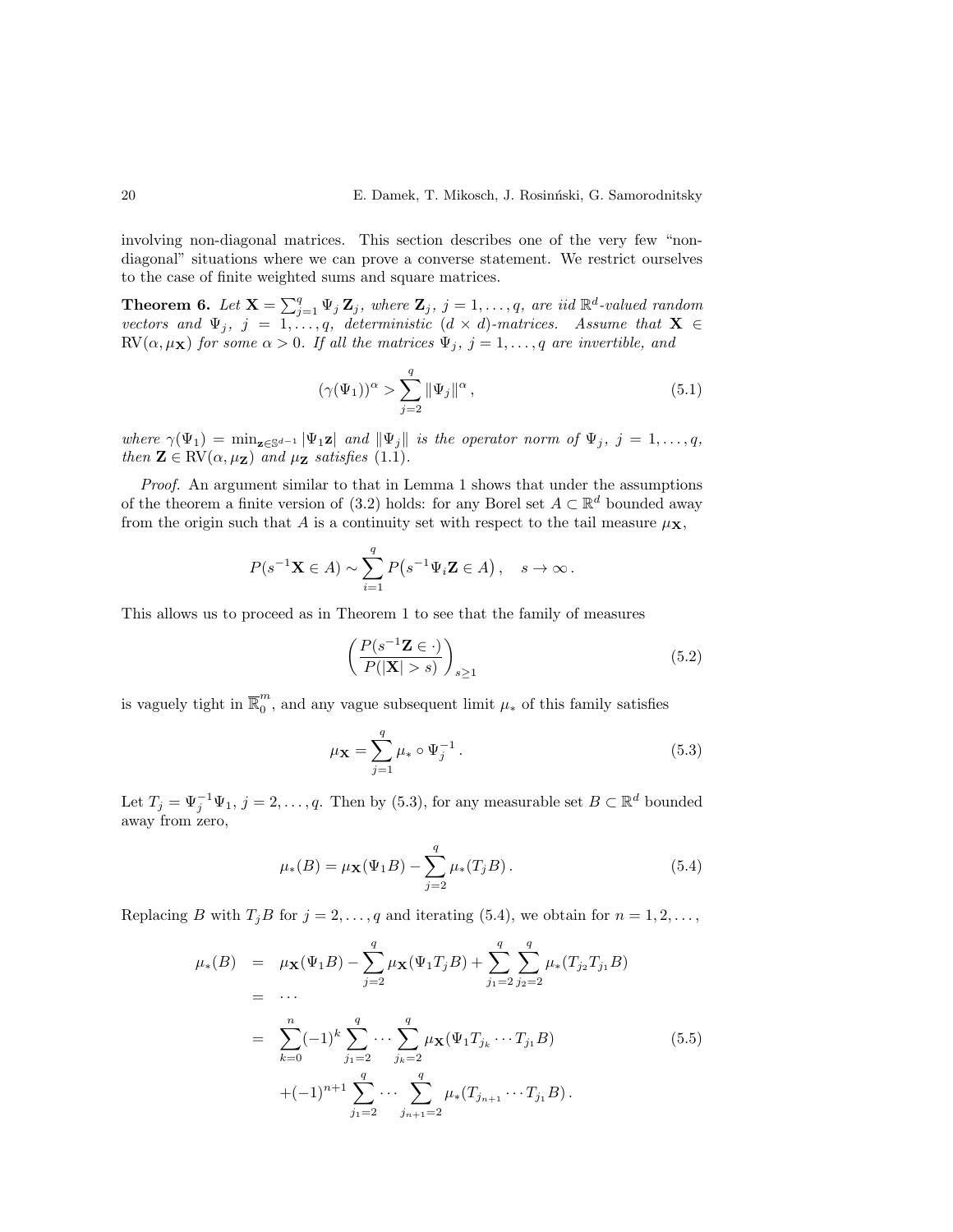Inverse problems for regular variation 21

Clearly, for every  $n \geq 1$  and  $j_1, \ldots, j_{n+1} = 2, \ldots, q$ ,

$$
\inf_{\mathbf{z}\in T_{j_{n+1}}\cdots T_{j_1}B}|\mathbf{z}|\geq \inf_{\mathbf{z}\in B}|\mathbf{z}|\,(\gamma(\Psi_1))^{n+1}\prod_{k=1}^{n+1}\|\Psi_{j_k}\|^{-1}.
$$
\n(5.6)

Furthermore, it follows from  $(5.3)$  that, for some  $c > 0$ ,

$$
\mu_*({\{\mathbf{z}\in\mathbb{R}^d:|\mathbf{z}|>s\}})\leq c\,s^{-\alpha}\,,\quad s>0\,.
$$

Therefore we conclude by (5.6) and (5.1) that

$$
\sum_{j_1=2}^q \cdots \sum_{j_{n+1}=2}^q \mu_*(T_{j_{n+1}} \cdots T_{j_1} B)
$$
\n
$$
\leq c \left( \inf_{\mathbf{z} \in B} |\mathbf{z}| \right)^{-\alpha} \sum_{j_1=2}^q \cdots \sum_{j_{n+1}=2}^q \left( (\gamma(\Psi_1))^{n+1} \prod_{k=1}^{n+1} \|\Psi_{j_k}\|^{-1} \right)^{-\alpha}
$$
\n
$$
= c \left( \inf_{\mathbf{z} \in B} |\mathbf{z}| \right)^{-\alpha} (\gamma(\Psi_1))^{-\alpha (n+1)} \left( \sum_{j=2}^q \|\Psi_j\|^\alpha \right)^{n+1} \to 0.
$$

Thus by virtue of (5.5),

$$
\mu_*(B) = \lim_{n \to \infty} \sum_{k=0}^n (-1)^k \sum_{j_1=2}^q \cdots \sum_{j_k=2}^q \mu_{\mathbf{X}}(T_{j_k} \cdots T_{j_1} B).
$$

This means that  $\mu_*$  is uniquely determined by the measure  $\mu_{\mathbf{X}}$ . Hence all the subsequential vague limits of (5.2) coincide. Therefore,  $\mathbf{Z} \in \text{RV}(\alpha, \mu_{\mathbf{Z}})$  and (1.1) holds.

**Remark 4.** Note that in the special case of diagonal matrices  $(\Psi_i)$  with identical elements on the diagonals, the conditions in Theorem 6 coincide with those in Example 4 above.

Remark 5. The conditions in Theorem 6 can be slightly weakened by assuming, instead of (5.1), that

$$
(\gamma(A\Psi_1))^{\alpha} > \sum_{j=2}^{q} \|A\Psi_j\|^{\alpha}
$$
\n(5.7)

for some invertible matrix  $A$ . Indeed, regular variation of  $X$  implies regular variation of the vector  $AX$ , and regular variation of the  $AZ$  implies regular variation of  $Z$ . It is not difficult to construct examples where  $(5.7)$  holds but  $(5.1)$  fails.

Acknowledgment. Ewa Damek's research was partially supported by the NCN grant DEC-2012/05/B/ST1/00692. Thomas Mikosch's research was partially supported by the Danish Natural Science Research Council (FNU) Grants 09-072331 "Point process modelling and statistical inference" and 10-084172 "Heavy tail phenomena: Modeling and estimation". Jan Rosinski's research was partially supported by the Simons